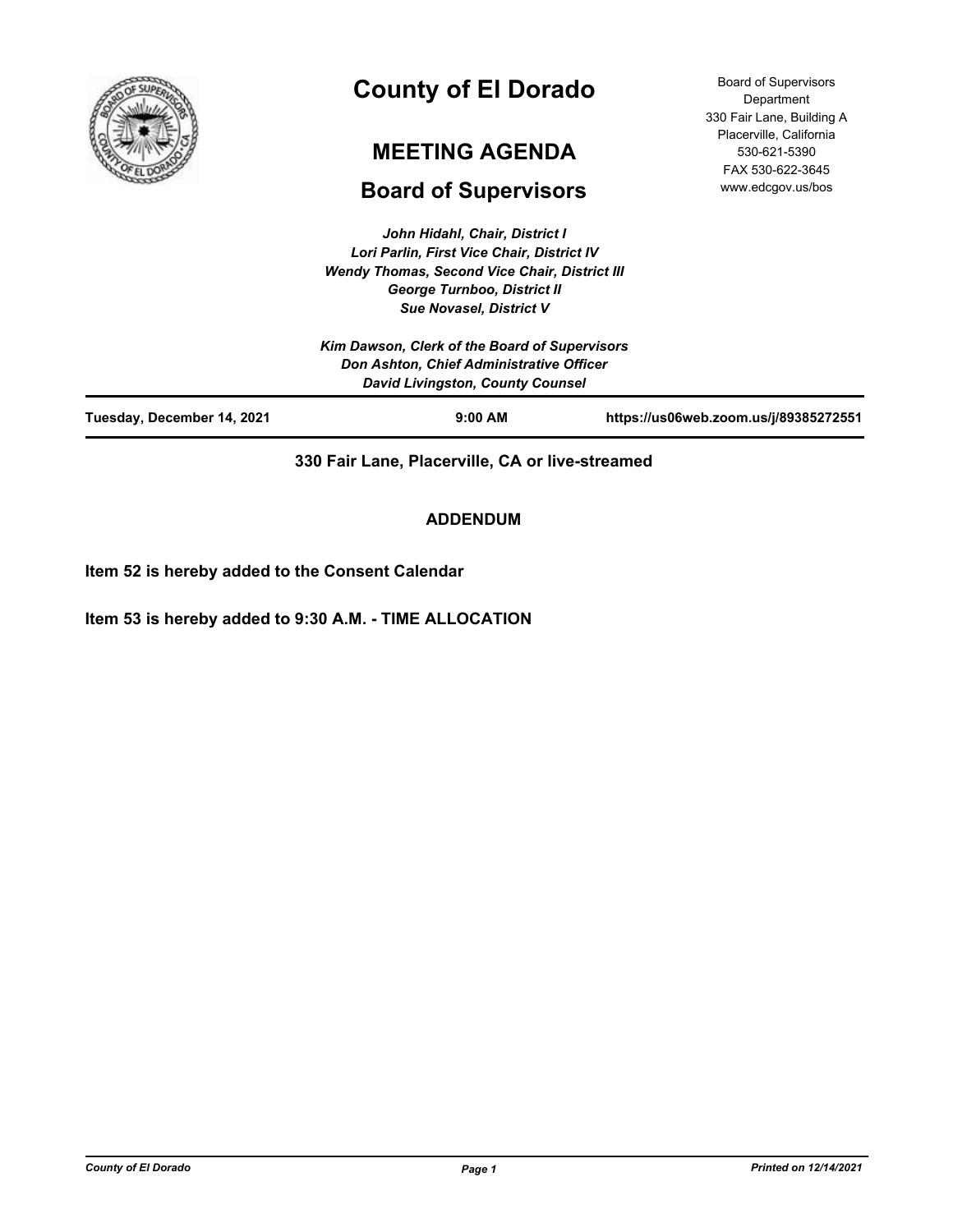**PUBLIC PARTICIPATION INSTRUCTIONS: In accordance with new guidance from the California Department of Public Health, the meeting will be open to the public. The meeting will continue to be live-streamed via Zoom and YouTube.**

**Members of the public may address the Board in-person or via Zoom to make a public comment. Seating is limited and available on a first-come, first-served basis. The public should call into 530-621-7603 or 530-621-7610. The Meeting ID is 893 8527 2551. Please note you will not be able to join the live-stream until the posted meeting start time.**

**To observe the live stream of the Board of Supervisors meeting go to https://zoom.us/j/89385272551.**

**To observe the Board of Supervisors meetings via YouTube, click https://www.youtube.com/channel/UCUMjDk3NUltZJrpw2CL7Zkg.**

**If you are joining the meeting via zoom and wish to make a comment on an item, press the "raise a hand" button. If you are joining the meeting by phone, press \*9 to indicate a desire to make a comment. Speakers will be limited to 3 minutes.**

**By participating in this meeting, you acknowledge that you are being recorded. If you choose not to observe the Board of Supervisors meeting but wish to make a comment on a specific agenda item, please submit your comment via email by 4:00 p.m. on the Monday prior to the Board meeting. Please submit your comment to the Clerk of the Board at edc.cob@edcgov.us. Your comment will be placed into the record and forwarded to the Board of Supervisors.**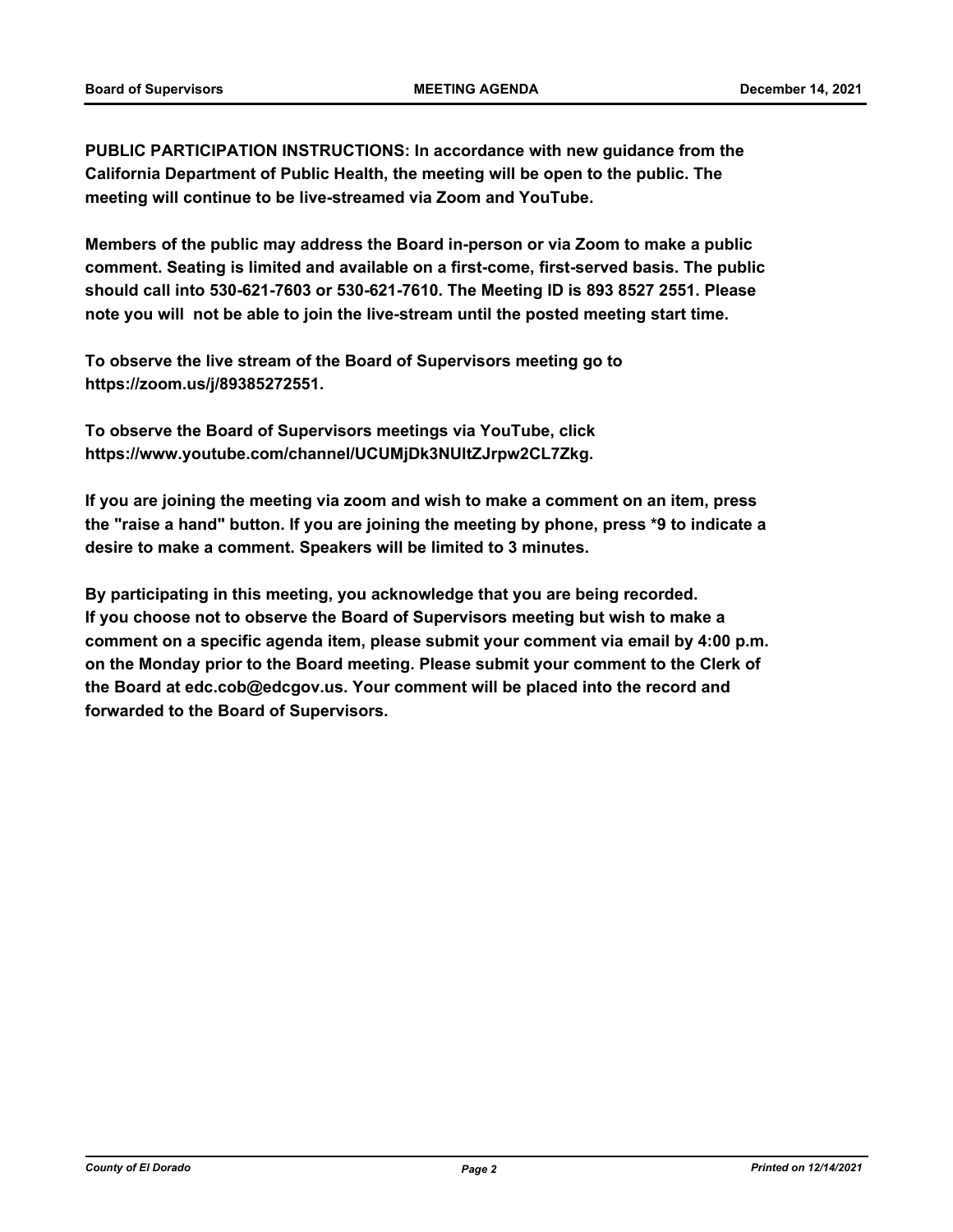# **Vision Statement Safe, healthy and vibrant communities, respecting our natural resources and historical heritage**

# **This institution is an equal opportunity provider and employer.**

Live Web Streaming and archiving of most Board of Supervisors meeting videos, all meeting agendas, supplemental materials and meeting minutes are available on the internet at: http://eldorado.legistar.com/Calendar.aspx

The County of El Dorado is committed to ensuring that persons with disabilities are provided the resources to participate in its public meetings. Please contact the office of the Clerk of the Board if you require accommodation at 530-621-5390 or via email, edc.cob@edcgov.us, preferably no less than 24 hours in advance of the meeting.

The Board of Supervisors is concerned that written information submitted to the Board the day of the Board meeting may not receive the attention it deserves. The Board Clerk cannot guarantee that any FAX, email, or mail received the day of the meeting will be delivered to the Board prior to action on the subject matter.

The Board meets simultaneously as the Board of Supervisors and the Board of Directors of the Air Quality Management District, In-Home Supportive Services, Public Housing Authority, Redevelopment Agency and other Special Districts.

For Purposes of the Brown Act § 54954.2 (a), the numbered items on this Agenda give a brief description of each item of business to be transacted or discussed. Recommendations of the staff, as shown, do not prevent the Board from taking other action.

Materials related to an item on this Agenda submitted to the Board of Supervisors after distribution of the agenda packet are available for inspection during normal business hours in the public viewing packet located in Building A, 330 Fair Lane, Placerville or in the Board Clerk's Office located at the same address. Such documents are also available on the Board of Supervisors' Meeting Agenda webpage subject to staff's ability to post the documents before the meeting.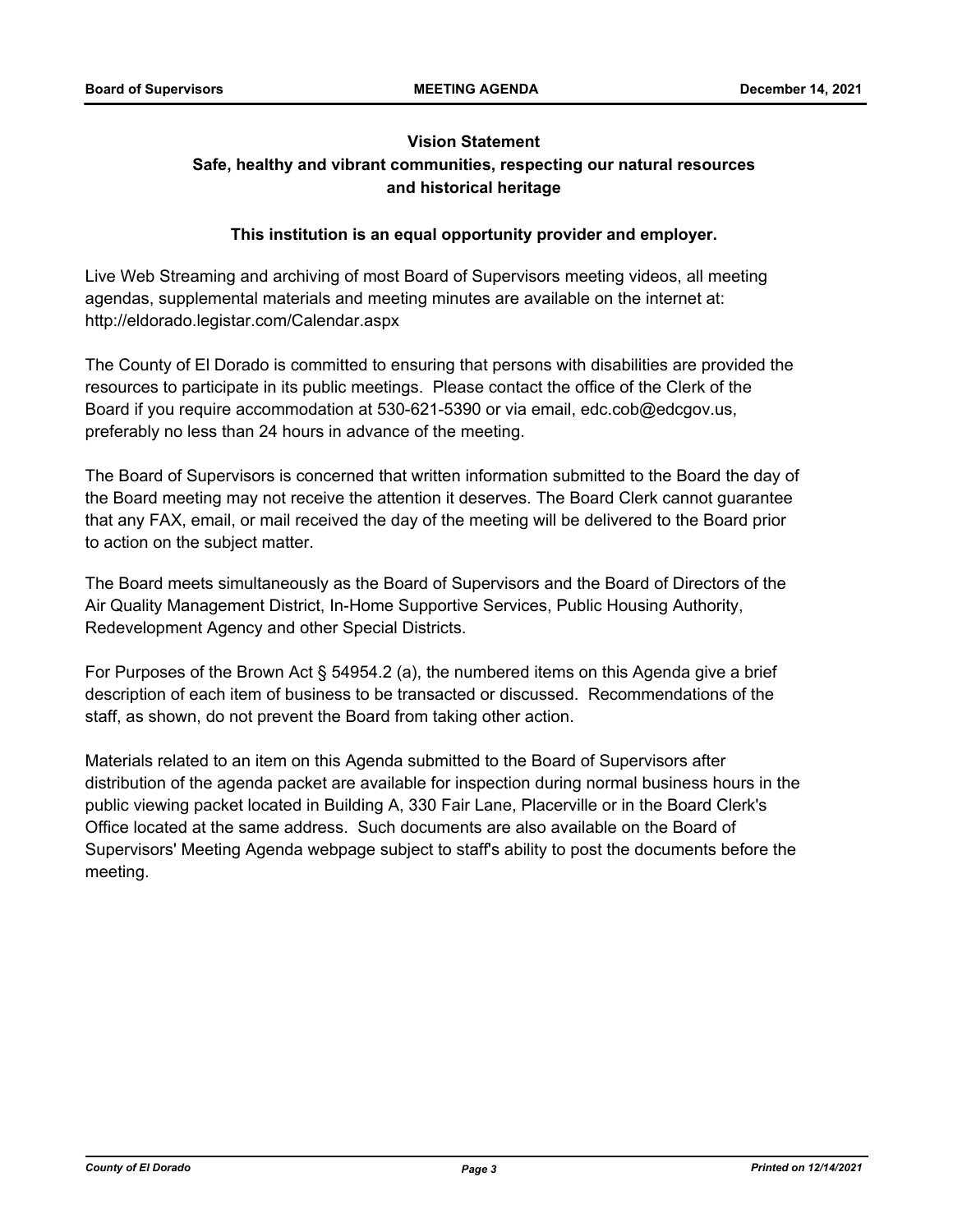# **PROTOCOLS FOR PUBLIC COMMENT**

Public comment will be received at designated periods as called by the Board Chair.

Public comment on items scheduled for Closed Session will be received before the Board recesses to Closed Session.

Except with the consent of the Board, individuals shall be allowed to speak to an item only once.

On December 5, 2017, the Board adopted the following protocol relative to public comment periods. The Board adopted minor revisions to the protocol on August 24, 2021, incorporated herein:

The Board wants all members of the public to feel welcome to speak, especially regarding controversial items. Time for public input will be provided at every Board of Supervisors meeting. Individuals will have three minutes to address the Board. If the three minutes are exceeded the speaker's microphone will be muted. Applause or other outbursts are not allowed in the Board Chambers.

During noticed public hearings only, individuals authorized by organizations to speak to organizational positions may request additional time, up to five minutes.

Public comment on certain agenda items designated and approved by the Board may be treated differently within specific time limits per speaker or a limit on the total amount of time designated for public comment. It is the intent of the Board that quasi-jurisdictional matters have additional flexibility depending on the nature of the issue.The Board Chair may limit public comment during Open Forum.

Individual Board members may ask clarifying questions but will not engage in substantive dialogue with persons providing input to the Board.

If a person providing input to the Board creates a disruption by refusing to follow Board guidelines, the Board Chair may take the following actions:

Step 1. Request the person adhere to Board guidelines. If the person refuses, the Board Chair may turn off the speaker's microphone.

Step 2. If the disruption continues, the Board Chair may order a recess of the Board meeting. Step 3. If the disruption continues, the Board Chair may order the removal of the person from the Board meeting.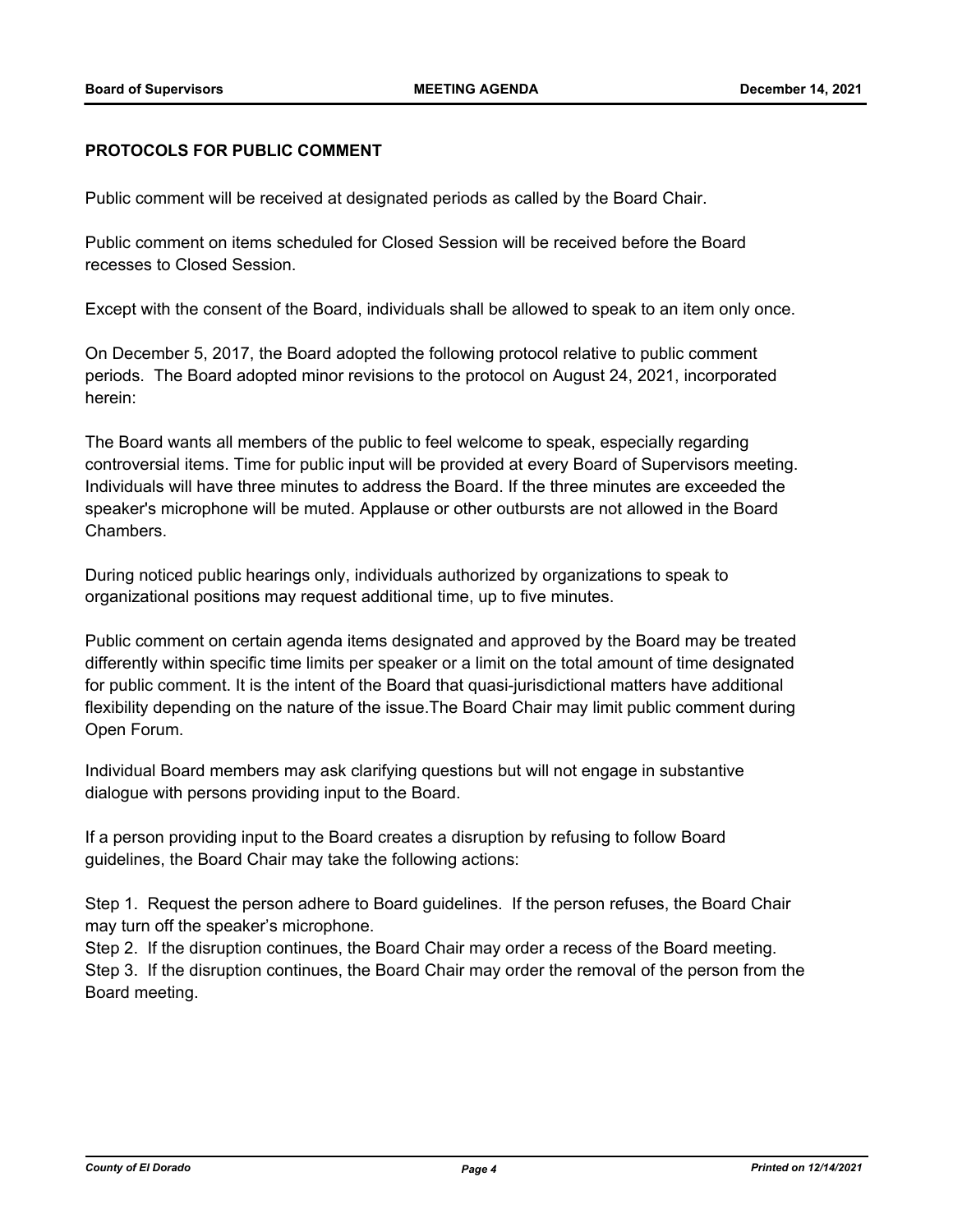# **9:00 A.M. - CALL TO ORDER**

# **INVOCATION AND PLEDGE OF ALLEGIANCE TO THE FLAG**

## **ADOPTION OF THE AGENDA AND APPROVAL OF CONSENT CALENDAR**

The Board may make any necessary additions, deletions or corrections to the agenda including moving items to or from the Consent Calendar and adopt the agenda and the Consent Calendar with one single vote. A Board member may request an item be removed from the Consent Calendar for discussion and separate Board action. At the appropriate time as called by the Board Chair, members of the public may make a comment on matters on the Consent Calendar prior to Board action.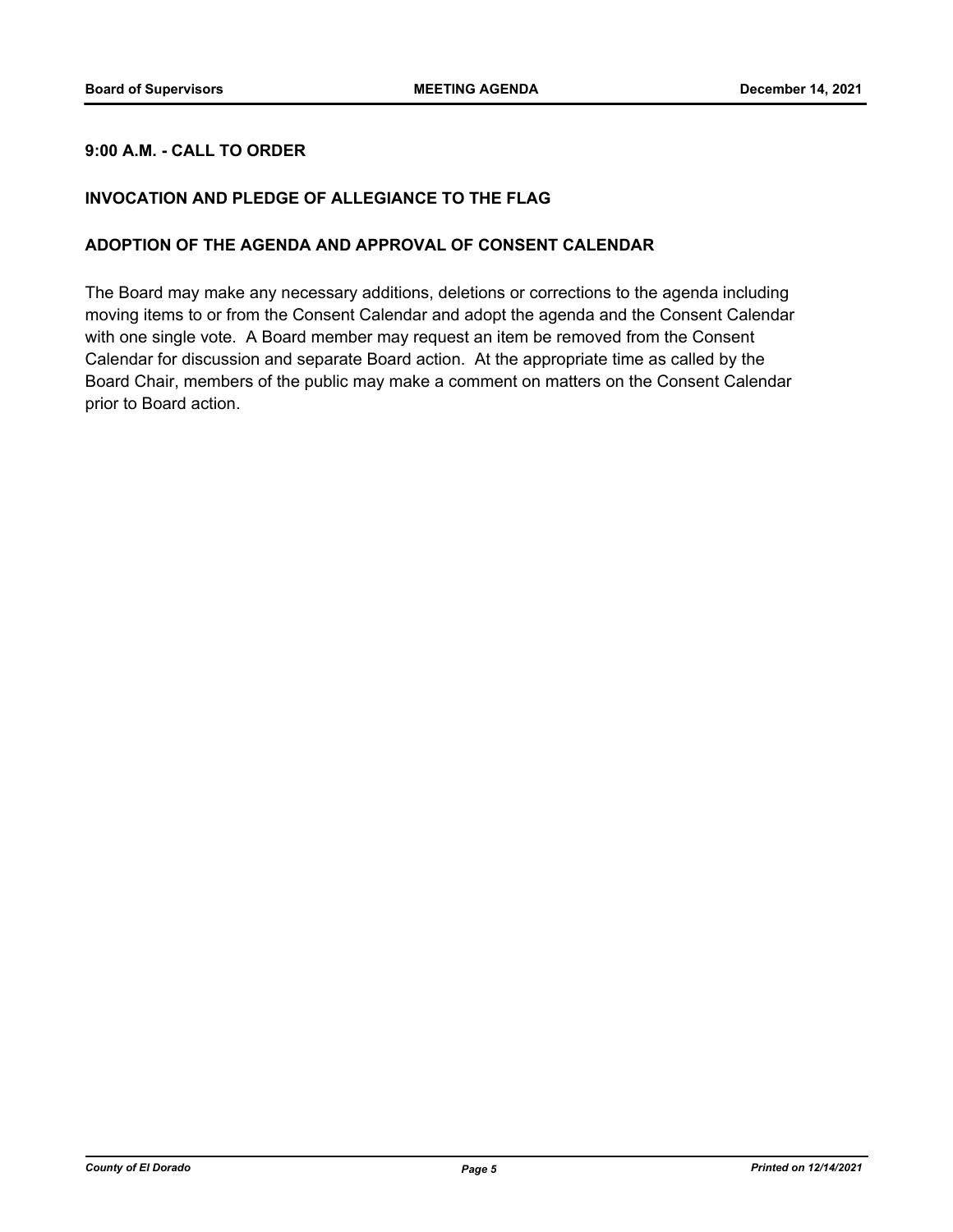### **CONSENT CALENDAR**

Clerk of the Board recommending the Board approve the Minutes from the regular meeting of the Board of Supervisors on December 7, 2021. **1.** [21-1960](http://eldorado.legistar.com/gateway.aspx?m=l&id=/matter.aspx?key=30856)

## **GENERAL GOVERNMENT - CONSENT ITEMS**

Agricultural Department recommending the Board receive and file the El Dorado-Alpine Counties 2020 Agricultural Crop and Livestock Report. **2.** [21-1908](http://eldorado.legistar.com/gateway.aspx?m=l&id=/matter.aspx?key=30804)

FUNDING: General Fund/Unclaimed Gas Tax.

Auditor-Controller recommending the Board: 1) Receive and file the attached annual reports as required by SB 165 for Community Facilities District No. 1992-1 (CFD 1992-1 Serrano), Community Facilities District 2000-1 (CFD 2000-1 South Lake Tahoe Recreation Facilities JPA), Community Facilities District No. 2001-1 (CFD 2001-1 Promontory), Community Facilities District No. 2005-1 (CFD 2005-1 Blackstone), Community Facilities District No. 2005-2 (CFD 2005-2 Laurel Oaks), Community Facilities District No. 2014-1 (CFD 2014-1 Carson Creek), Community Facilities District No. 2018-1 (CFD 2018-1 Bass Lake Hills), and Community Facilities District No. 2019-1 (CFD 2019-1 Bass Lake Hills Services); and 2) Adopt and authorize the Chair to sign Resolution 189-2021 accepting said reports. **3.** [21-1839](http://eldorado.legistar.com/gateway.aspx?m=l&id=/matter.aspx?key=30735)

FUNDING: N/A

- Auditor-Controller recommending the Board: 1) Receive and file the attached Report of Special Tax Delinquencies for Community Facilities District No. 2001-1 (CFD 2001-1 Promontory), Report of Special Tax Delinquencies for Community Facilities District No. 2005-1 (CFD 2005-1 Blackstone) and Community Facilities District No. 2005-2 (CFD 2005-2 Laurel Oaks); and 2) Adopt and authorize the Chair to sign the attached Resolutions authorizing judicial foreclosure of delinquent special tax installments pursuant to the CFD 2001-1, Resolution 192-2021; CFD 2005-1, Resolution 193-2021; and CFD 2005-2, Resolution 194-2021 Bond Indentures. **4.** [21-1844](http://eldorado.legistar.com/gateway.aspx?m=l&id=/matter.aspx?key=30740)
- Chief Administrative Office recommending the Board of Supervisors find that a Local Health Emergency continues to exist in El Dorado County as a result of the Caldor Fire. (Cont. 11/16/2021, Item 4) **5.** [21-1415](http://eldorado.legistar.com/gateway.aspx?m=l&id=/matter.aspx?key=30310)

FUNDING: N/A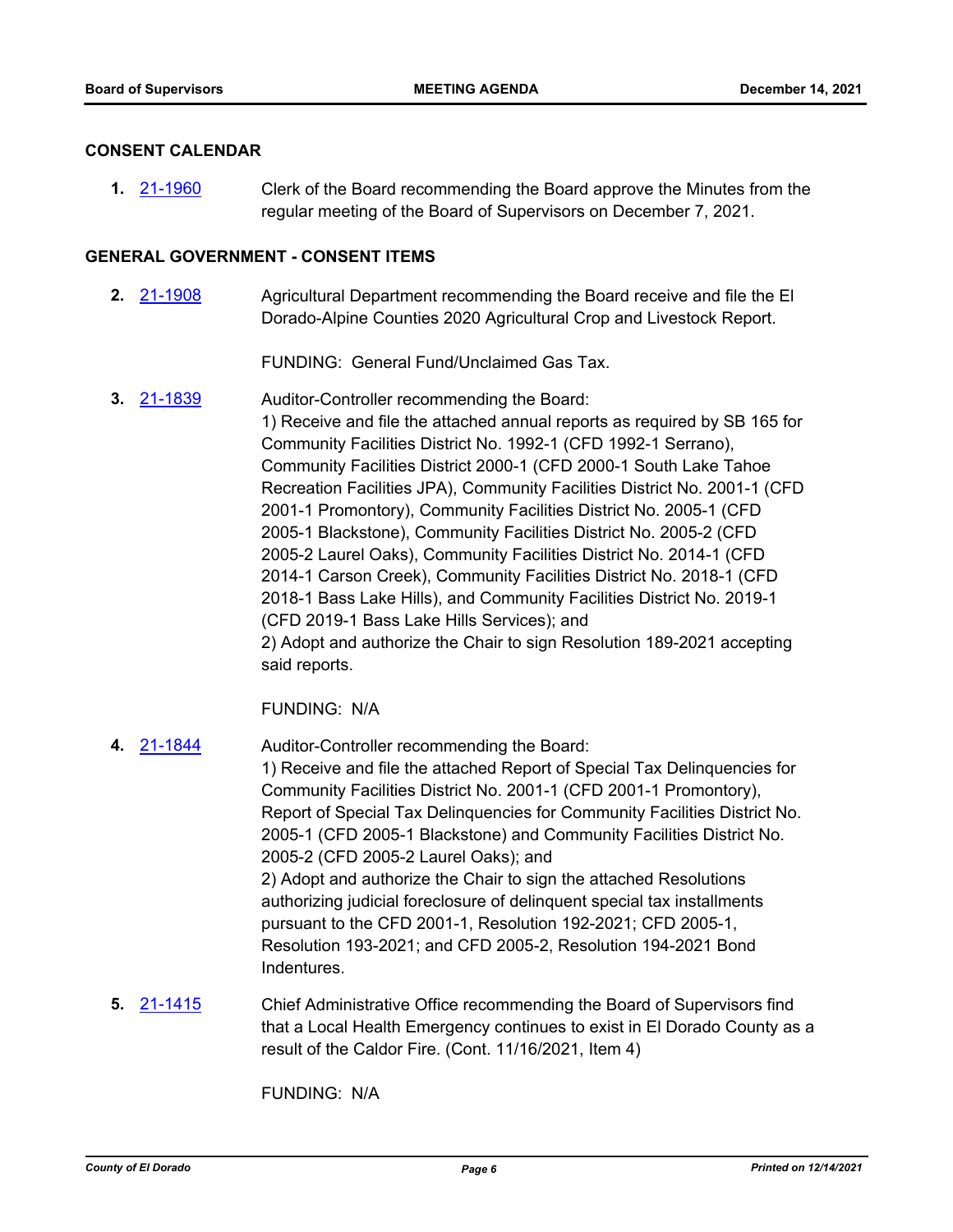Chief Administrative Office, Emergency Medical Services and Emergency Preparedness and Response Division, recommending the Board: 1) Discharge the Chief Administrative Office from further accountability to collect the debts identified on the attached Discharge of Accountability Report in the amount of \$1,846,929.43 pursuant to Government Code Sections 25257 through 25259, for the period 2012 through 2021; and 2) Authorize the County Auditor-Controller to adjust the accounts receivable of \$1,846,929.43 in the CSA 3 & CSA 7 funds accordingly. **6.** [21-0877](http://eldorado.legistar.com/gateway.aspx?m=l&id=/matter.aspx?key=29772)

FUNDING: N/A

Chief Administrative Office, Facilities Division, recommending the Board: 1) Find that pursuant to Article II, Section 210b(6) of the El Dorado County Charter, that due to the limited timeframes and temporary nature, the ongoing aggregate of the work to be performed is not sufficient to warrant the addition of permanent staff; and 2) Authorize the Purchasing Agent to sign Amendment IV to Agreement for Services 4832 with Pro-Line Cleaning Services, Inc. to extend the term through June 30, 2022, and increase compensation by \$46,860, for an amended not-to-exceed amount of \$214,775, as related to routine janitorial services at the Public Safety Facility. **7.** [21-1797](http://eldorado.legistar.com/gateway.aspx?m=l&id=/matter.aspx?key=30693)

FUNDING: General Fund.

Chief Administrative Office, Procurement and Contracts Division, presenting a list of County surplus property and recommending the Board so declare and authorize disposal of same in accordance with the procedures outlined in the County's Purchasing Ordinance, Chapter 3.12 and Section 3.12.220 thereof. **8.** [21-1875](http://eldorado.legistar.com/gateway.aspx?m=l&id=/matter.aspx?key=30771)

FUNDING: Various.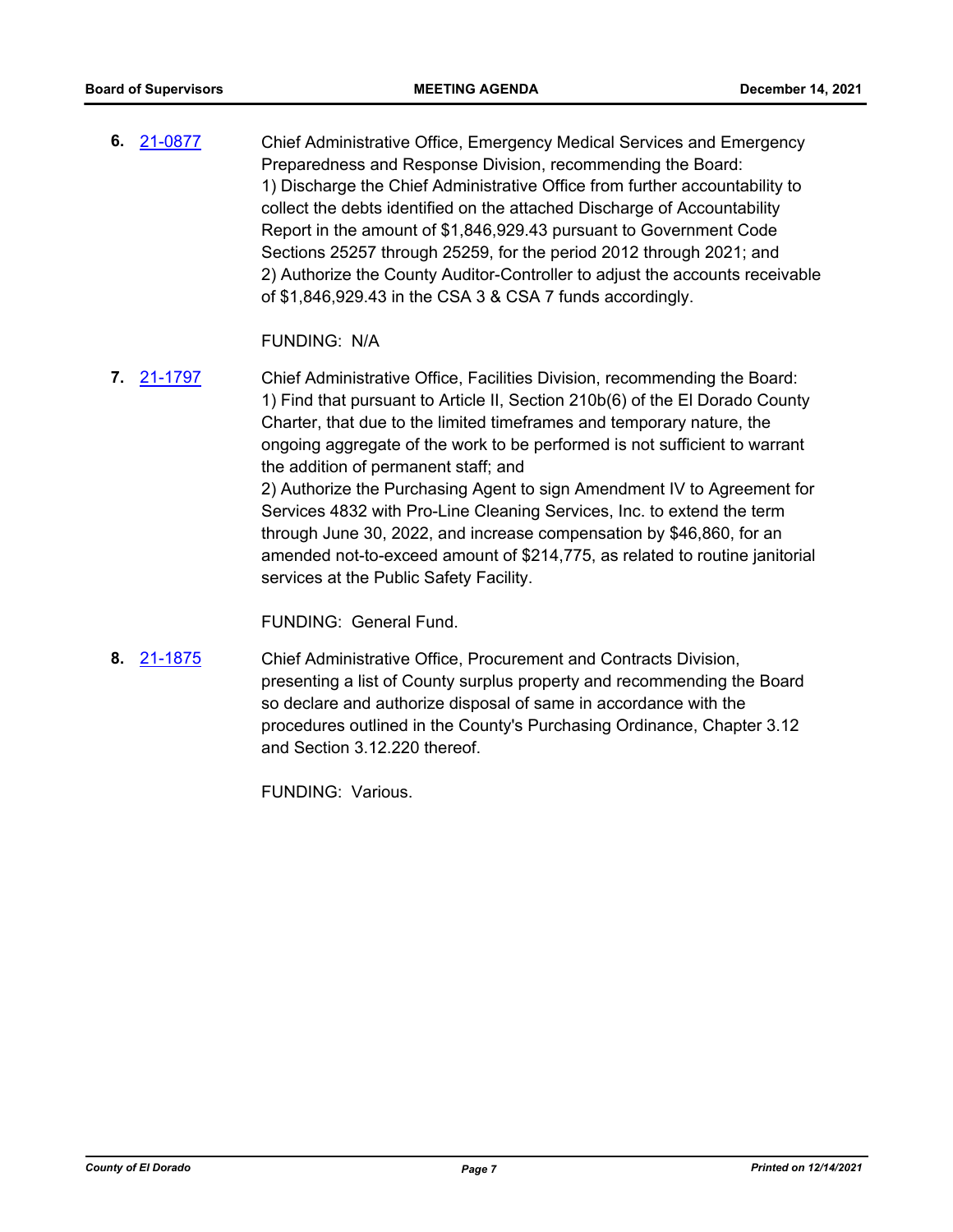| 9. 21-1791  | Chief Administrative Office, Procurement and Contracts Division, and<br>Information Technologies Department recommending the Board:<br>1) Continue to waive formal bid requirements in accordance with<br>Purchasing Ordinance 3.12.160, Exceptions from the Competitive Bidding<br>Process, Section D;<br>2) Authorize continued use of State of California Department of General<br>Services (DGS) contract 1-17-70-02A;<br>3) Approve Supplement 10 of DGS contract 1-17-70-02A, which updates<br>Attachment A Contract Pricing for the purchase of Dell laptop computers<br>and equipment;<br>4) Authorize the Purchasing Agent to increase contract 2075 with PC<br>Specialists, Inc. dba Technology Integration Group by \$400,000 bringing<br>the purchase contract value to \$2,215,000; and<br>2) Authorize the Purchasing Agent to increase the purchase contract on an<br>"as needed" basis during the awarded period as long as funding is<br>available within the requesting department's budget. |
|-------------|----------------------------------------------------------------------------------------------------------------------------------------------------------------------------------------------------------------------------------------------------------------------------------------------------------------------------------------------------------------------------------------------------------------------------------------------------------------------------------------------------------------------------------------------------------------------------------------------------------------------------------------------------------------------------------------------------------------------------------------------------------------------------------------------------------------------------------------------------------------------------------------------------------------------------------------------------------------------------------------------------------------|
|             | <b>FUNDING: Various General Fund and Non-General Funds.</b>                                                                                                                                                                                                                                                                                                                                                                                                                                                                                                                                                                                                                                                                                                                                                                                                                                                                                                                                                    |
| 10. 21-1748 | Chief Administrative Office, Procurement and Contracts on behalf the<br>Treasurer-Tax Collector, recommending the Board:<br>1) Make findings in accordance with County Ordinance 3.13.030 that it is<br>appropriate to contract with Bid4Assets, Inc. as County's consultant for<br>web-based services to advertise the auction of tax-defaulted properties<br>because (A) "The work can be more economically and feasibly performed<br>by an independent contractor or consultant than County employees;" and<br>2) Approve and authorize the Purchasing Agent to sign Agreement 6013<br>with Bid4Assets, Inc. as the County's consultant, with no cost to the County<br>for the period of November 1, 2021 to December 21, 2028.                                                                                                                                                                                                                                                                             |
|             | FUNDING: There is no County cost for contract. Fees are paid by the<br>property purchasers.                                                                                                                                                                                                                                                                                                                                                                                                                                                                                                                                                                                                                                                                                                                                                                                                                                                                                                                    |
| 11. 21-1728 | Clerk of the Board recommending the Board of Supervisors, as a result of<br>ongoing concerns related to COVID-19, approve findings pursuant to<br>Government Code subsection 54953(e)(3) in order to allow for the<br>continued use of virtual or hybrid Board of Supervisors meetings as<br>authorized under Assembly Bill 361. (Cont/ 11/16/2021, Item 10)                                                                                                                                                                                                                                                                                                                                                                                                                                                                                                                                                                                                                                                   |

FUNDING: N/A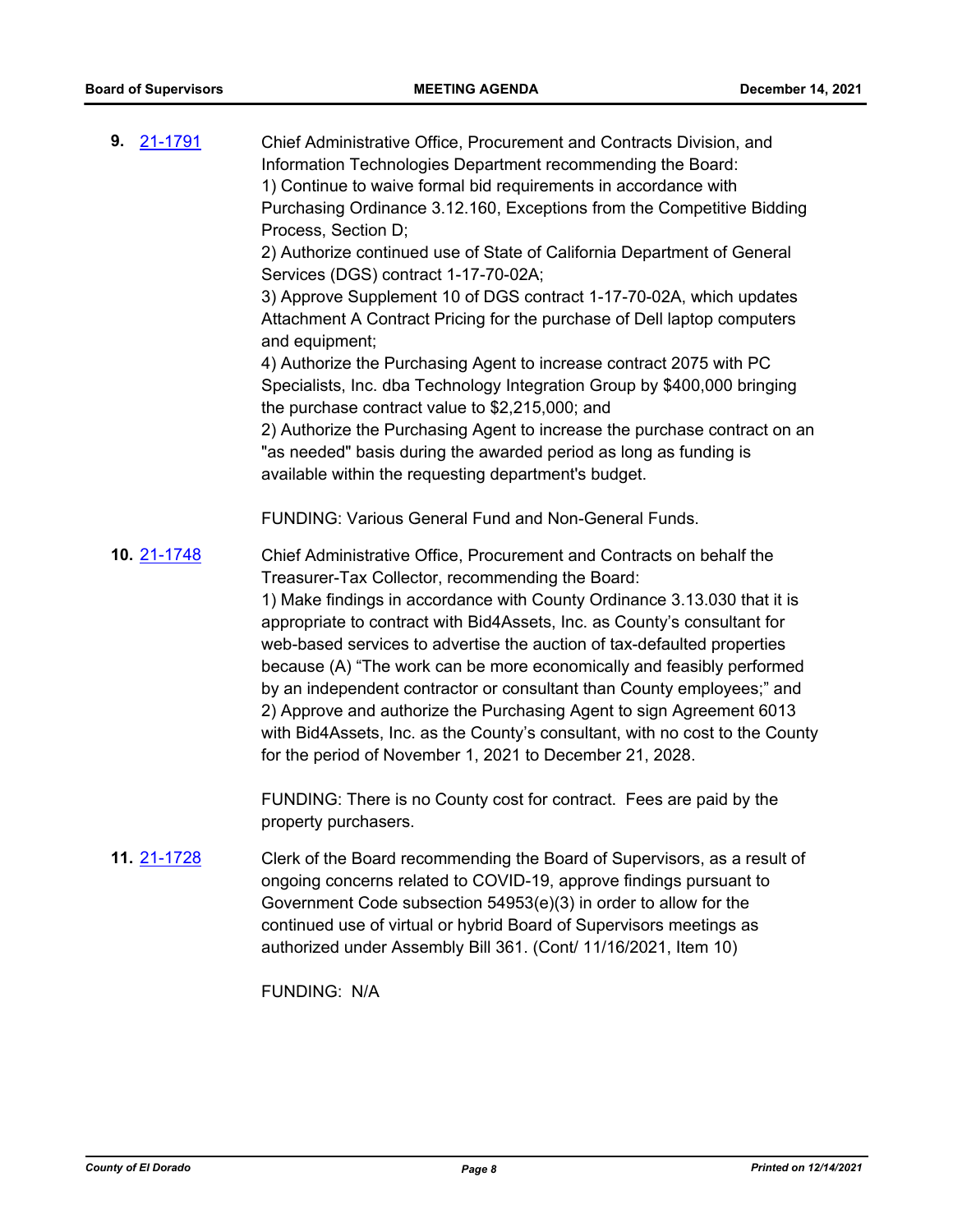Human Resources Department recommending the Board approve and authorize the Chair to sign Resolution 178-2021 adopting, effective the pay period containing January 1, 2022, new salaries for the classifications affected by El Dorado County Charter, Section 504; the Memorandum of Understanding between the County of El Dorado and the Deputy Sheriffs' Association, Article 5, Section 2; and the Memorandum of Understanding between the County of El Dorado, the El Dorado County Law Enforcement Management Association, Article 4, Section 1B, and the Salary and Benefits Resolution for Unrepresented Employees, Section 6. 602 for an estimated total annual cost of approximately \$1,097,100 (approximately \$548,550 for the remainder of Fiscal Year 2021-22). **12.** [21-1895](http://eldorado.legistar.com/gateway.aspx?m=l&id=/matter.aspx?key=30791)

FUNDING: General Fund.

Human Resources Department recommending the Board: 1) Approve and adopt the new Department-specific class specification: Code Enforcement Manager; and 2) Adopt and authorize the Chair to sign Resolution 195-2021 to approve the job class number, bargaining unit, and salary range for the new classification of Code Enforcement Manager. **13.** [21-1912](http://eldorado.legistar.com/gateway.aspx?m=l&id=/matter.aspx?key=30808)

FUNDING: N/A

Human Resources Department recommending the Board: 1) Approve the minimum wage increase for the County of El Dorado from \$14.00 to \$15.00, effective the pay period containing January 1, 2022; and 2) Adopt and authorize the Chair to sign Resolution 179-2021 to increase salaries of certain classifications impacted by the minimum wage increase. **14.** [21-1896](http://eldorado.legistar.com/gateway.aspx?m=l&id=/matter.aspx?key=30792)

FUNDING: Various.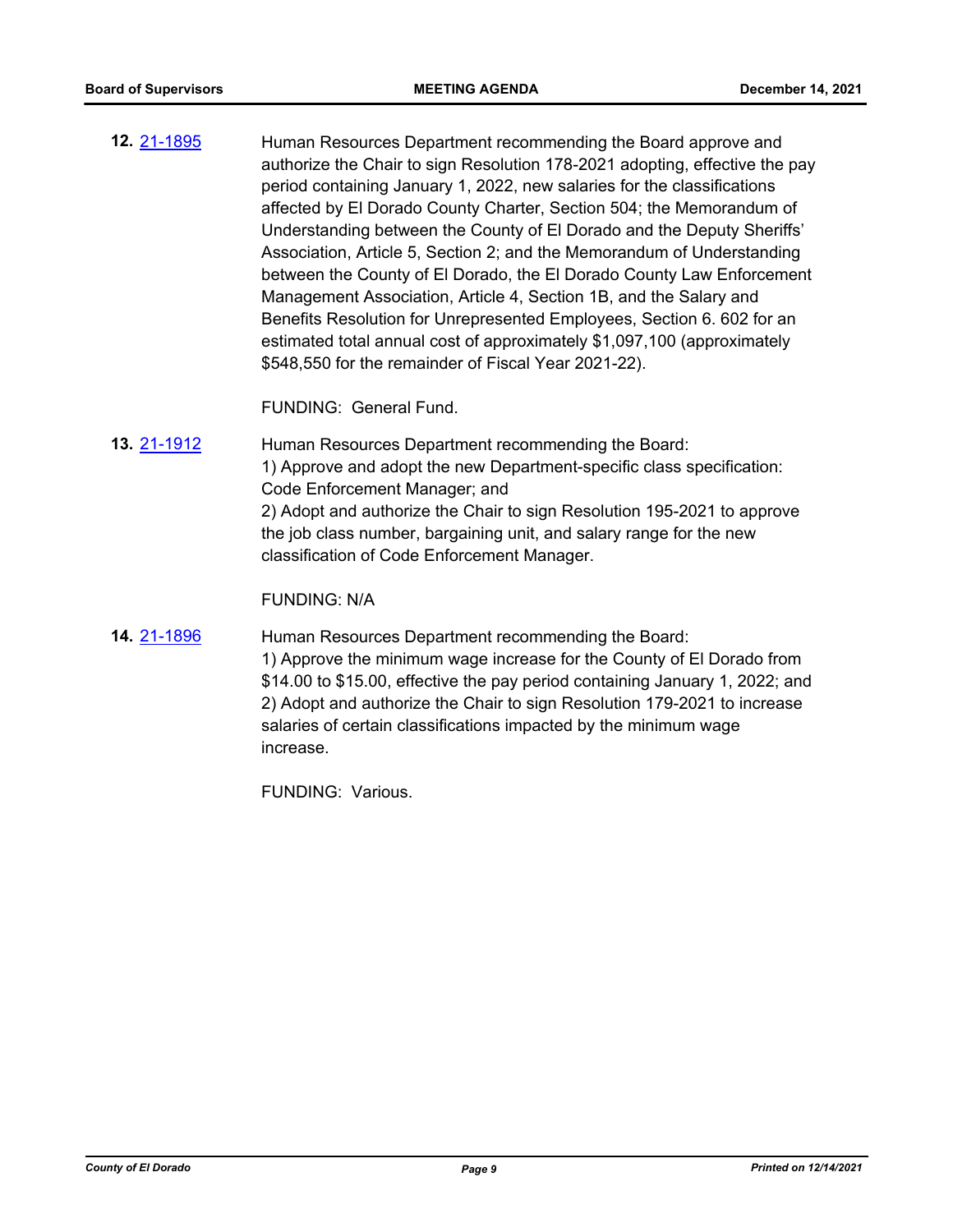Human Resources Department, Risk Management Division, recommending the Board: 1) Make a finding in accordance with County Ordinance 3.13.030 that it is **15.** [21-1549](http://eldorado.legistar.com/gateway.aspx?m=l&id=/matter.aspx?key=30444)

appropriate to contract with George Hills for third party general liability claims management under Agreement 536 because "(B) specialty skills and qualifications not expressly identified in County classifications are involved in the performance of the work"; and

2) Approve and authorize the Chair to sign Amendment II to Agreement 536 (275-S1611) with George Hills for third party general liability claims management to increase the total not-to-exceed amount by \$605,000, to cover monthly billing rates for an additional three years, for a total not-to-exceed amount of \$1,629,116 and extend the term to December 31, 2024.

FUNDING: General Liability Program Fund.

Information Technologies recommending the Board: **16.** [21-1842](http://eldorado.legistar.com/gateway.aspx?m=l&id=/matter.aspx?key=30467)

1) Make a finding that the services provided through Agreement 5218 require specialized knowledge of proprietary software;

2) Approve Amendment III to Agreement 5218 (formerly Agreement 888) with CentralSquare Technologies, extending the term of the agreement by six (6) months to allow for completion of TRAKiT implementation services; and,

3) Authorize the Contract Administrator to sign the Amendment if the contract term needs to be extended.

FUNDING: General Fund.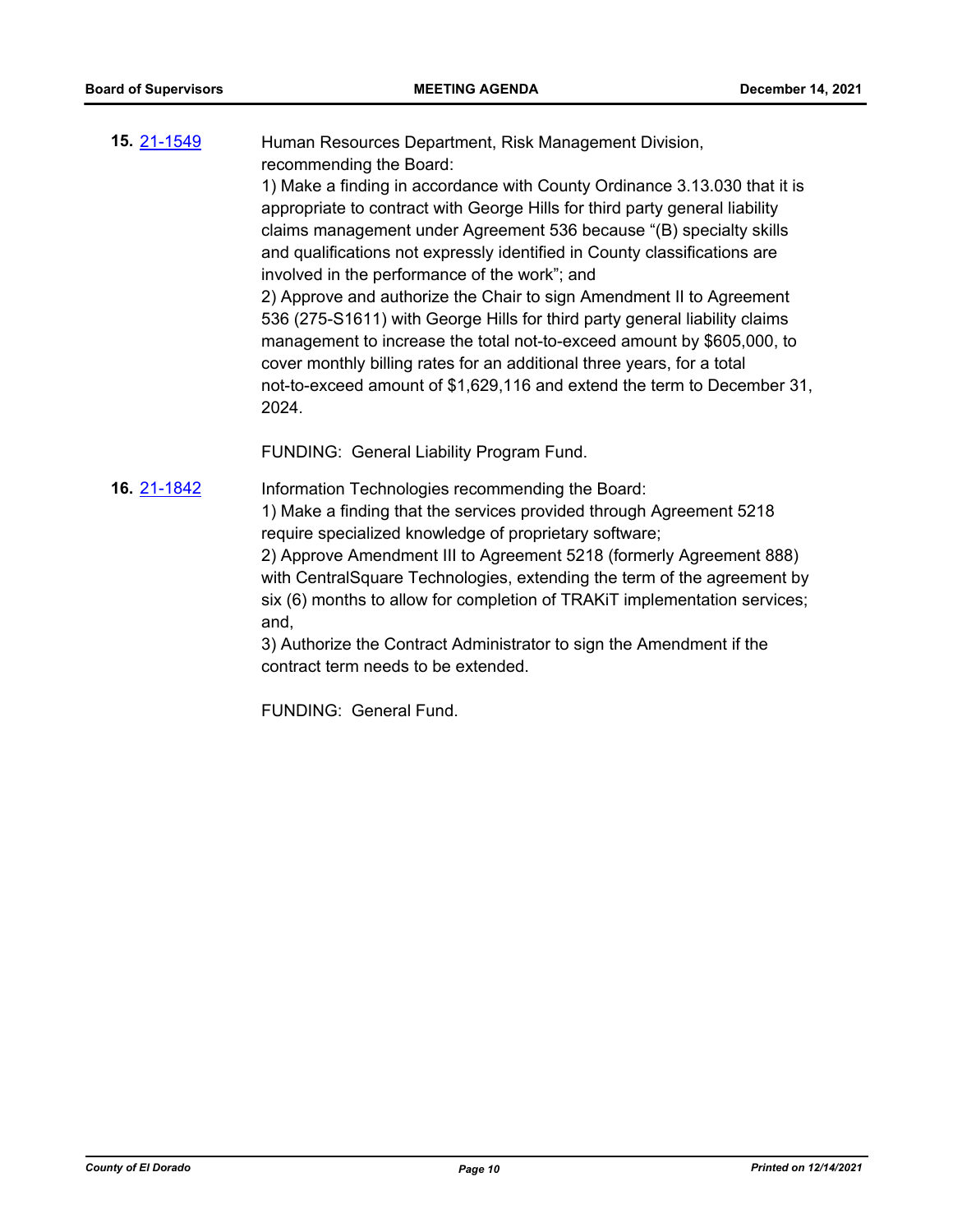| 17. 21-1784 | Information Technologies (IT) recommending the Board:<br>1) Approve and authorize the use of California Department of Technology<br>piggyback agreements C4-DNCS-19-001-31, C4-LEG-12-10-TS-01, and<br>C4-DNCS-19-001-40 for telecom utility services via Comcast Business<br>Communications (Comcast) and AT&T<br>2) Approve and authorize the Director of Information Technologies, or<br>designee, to execute limitless Agreement 6089 with Comcast Business<br>Communications and limitless Agreement 6098 with AT&T for telecom<br>utility services for the period from January 1, 2022 through June 30, 2025;<br>and<br>3) Approve and authorize the Director of IT, or designee, to authorize<br>additional service requests in accordance with the terms and conditions of<br>Agreements 6089 and 6098 with Comcast and AT&T for services under<br>CalNet 4, contingent upon availability of funding in the appropriate<br>departments budget, and contingent upon review and approval of required<br>ordering documents from Comcast or AT&T by County Counsel and Risk<br>Management. |
|-------------|-------------------------------------------------------------------------------------------------------------------------------------------------------------------------------------------------------------------------------------------------------------------------------------------------------------------------------------------------------------------------------------------------------------------------------------------------------------------------------------------------------------------------------------------------------------------------------------------------------------------------------------------------------------------------------------------------------------------------------------------------------------------------------------------------------------------------------------------------------------------------------------------------------------------------------------------------------------------------------------------------------------------------------------------------------------------------------------------------|
|             | FUNDING: General Fund, with partial recovery through direct billing and<br>the A-87 cost plan.                                                                                                                                                                                                                                                                                                                                                                                                                                                                                                                                                                                                                                                                                                                                                                                                                                                                                                                                                                                                  |
| 18. 21-1905 | Recorder-Clerk recommending the Board approve the continued use of<br>perpetual agreement 359 (183-S1811) with BMI Imaging Systems, Inc. for<br>the provision of document conversion, imaging, archival and data hosting<br>services for Fiscal Year 2020-2021 and Fiscal Year 2021-2022.                                                                                                                                                                                                                                                                                                                                                                                                                                                                                                                                                                                                                                                                                                                                                                                                       |
|             | FUNDING: Micrographics Special Revenue Fund.                                                                                                                                                                                                                                                                                                                                                                                                                                                                                                                                                                                                                                                                                                                                                                                                                                                                                                                                                                                                                                                    |
| 19. 21-1866 | Recorder-Clerk recommending the Board:<br>1) Approve and authorize the continued use of perpetual Agreement 2602<br>with Iron Mountain Information Management, LLC through December 31,<br>2022 for the provision of off-site, climate-controlled records and media<br>storage; and<br>2) Authorize the Purchasing Agent to process a change order to add<br>\$8,300 to Agreement 2602 to pay invoices from March 1, 2021 to                                                                                                                                                                                                                                                                                                                                                                                                                                                                                                                                                                                                                                                                    |
|             | December 31, 2022.                                                                                                                                                                                                                                                                                                                                                                                                                                                                                                                                                                                                                                                                                                                                                                                                                                                                                                                                                                                                                                                                              |
|             | FUNDING: Micrographics Trust Fund.                                                                                                                                                                                                                                                                                                                                                                                                                                                                                                                                                                                                                                                                                                                                                                                                                                                                                                                                                                                                                                                              |
| 20. 21-1746 | Treasurer-Tax Collector recommending the Board adopt and authorize the<br>Chair to sign Resolution 181-2021 granting approval to sell tax-defaulted<br>properties at public auction noting said sale to be conducted on<br>Wednesday, March 31, 2022.                                                                                                                                                                                                                                                                                                                                                                                                                                                                                                                                                                                                                                                                                                                                                                                                                                           |
|             | FUNDING: General Fund.                                                                                                                                                                                                                                                                                                                                                                                                                                                                                                                                                                                                                                                                                                                                                                                                                                                                                                                                                                                                                                                                          |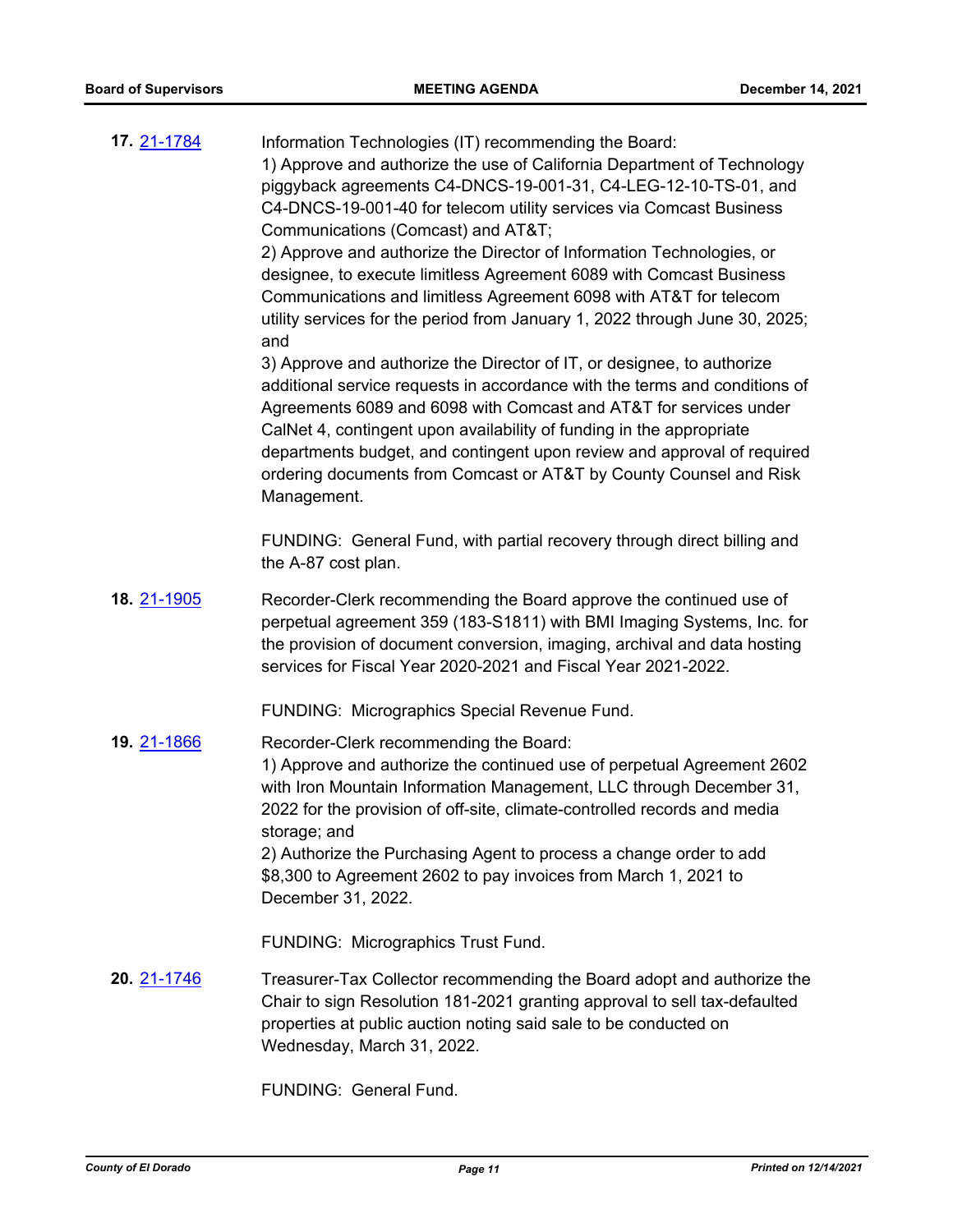#### **HEALTH AND HUMAN SERVICES - CONSENT ITEMS**

Health and Human Services Agency recommending the Board Approve the Final Passage (Second Reading) of revised and updated Ordinance 5149 that allows participation in the Health Plan of San Joaquin Local Initiative Two-Plan public/commercial Medi-Cal Managed Care Plan Model, which has been updated to correct the effective date of the county plan model change to January 1, 2024. (Cont. 12/7/2021, Item 48) **21.** [21-1422](http://eldorado.legistar.com/gateway.aspx?m=l&id=/matter.aspx?key=30317)

> FUNDING: There are no funding requirements related to County operations or associated activities.

Health and Human Services Agency (HHSA) recommending the Board: 1) Make findings in accordance with County Ordinance 3.13.030 that it is appropriate to contract with Compassion Pathway Behavioral Health LLC for the start up of an in-county Social Rehabilitation Facility provided under Agreement 6133 because "(B) specialty skills and qualifications not expressly identified in County classifications are involved in the performance of the work;" **22.** [21-0410](http://eldorado.legistar.com/gateway.aspx?m=l&id=/matter.aspx?key=29306)

> 2) Approve and authorize the Chair to sign Agreement for Services 6133 with Compassion Pathway Behavioral Health LLC, in the amount of \$130,000, for the term effective upon execution through June 30, 2022; and 3) Authorize the HHSA Director, or designee, to execute further documents relating to Agreement for Services 6133 including amendments which do not increase the maximum dollar amount or term of the Agreement, and contingent upon approval by County Counsel and Risk Management.

FUNDING: 100% State Funding: Mental Health Services Act.

Library Department recommending the Board receive and file the following reports for special taxes for County Service Area 10, specific to County of El Dorado library services for Fiscal Year 2020-21: 1) Reports pursuant to Government Code § 50075.1 that: **23.** [21-1827](http://eldorado.legistar.com/gateway.aspx?m=l&id=/matter.aspx?key=30723)

a) Specify the authority under which the County may levy a special tax for library services, § 50075.1;

- b) Define the purposes for which this tax may be used § 50075.1; and
- c) Identify the special tax revenue fund in the County of El Dorado; and

2) Attachments to those reports demonstrating the amount of funds collected and expended pursuant to Government Code § 50075.3.

FUNDING: County Service Area 10 Special Taxes.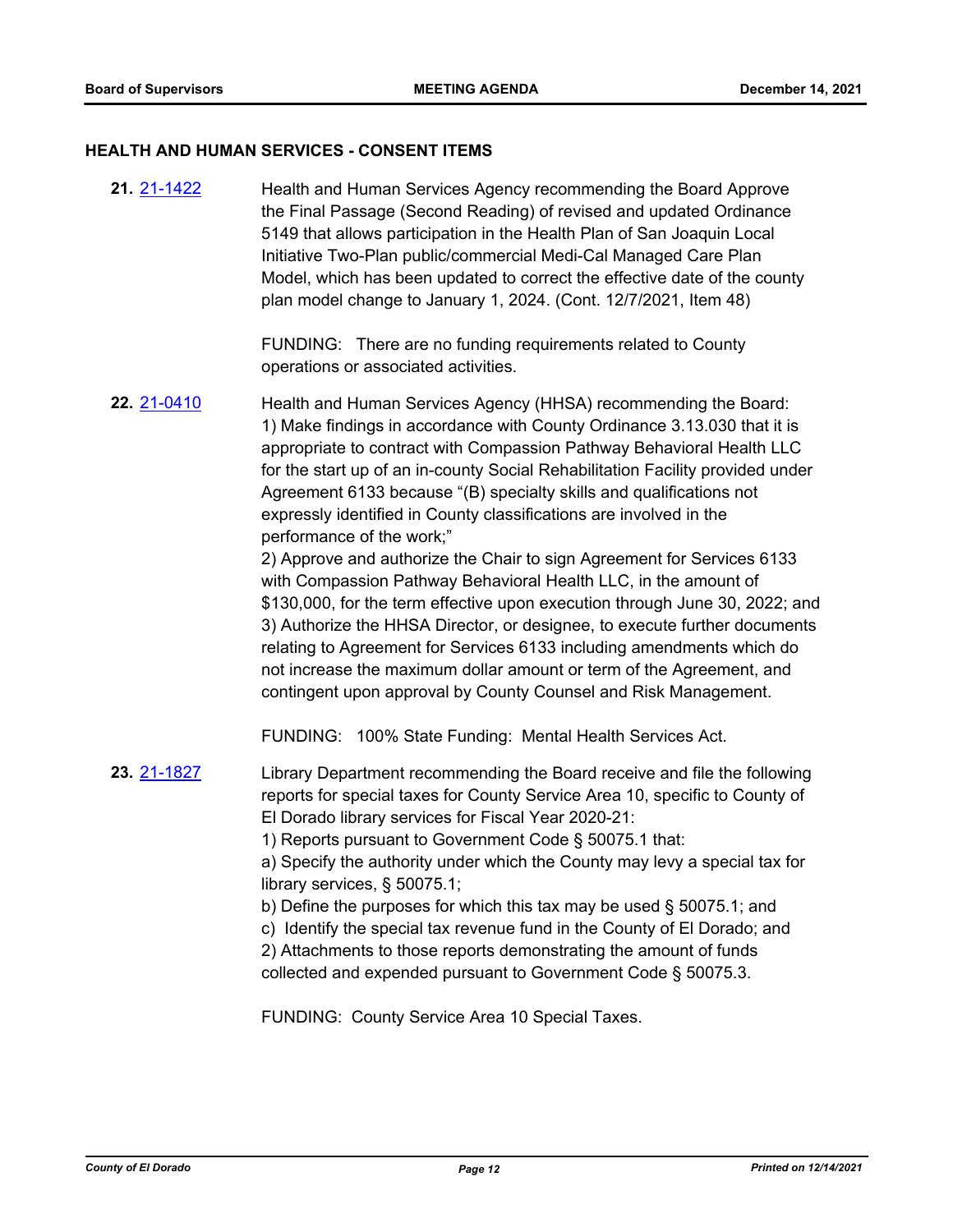## **LAND USE AND DEVELOPMENT - CONSENT ITEMS**

Department of Transportation recommending the Board consider the following pertaining to the Mosquito Road Bridge at South Fork American River - Bridge Replacement Project, Capital Improvement Program project number 77126/36105028, Contract 5084, with an estimated construction phase total cost of \$70,500,000: 1) Approve and adopt the Plans and Contract Documents and authorize the Chair to sign the Plans; 2) Authorize advertisement for construction bids; and 3) Adopt and authorize the Chair to sign Resolution 182-2021 authorizing the Department of Transportation Director the delegated authority to approve a temporary road closure of Mosquito Road for up to seventy (70) calendar days per construction season. FUNDING: Highway Bridge Program Funds (99.9%) and Sacramento Municipal Utility District Funds (0.1%). (Federal and Local Funds) **24.** [21-1790](http://eldorado.legistar.com/gateway.aspx?m=l&id=/matter.aspx?key=30686) Department of Transportation recommending the Board consider the following pertaining to the Mosquito Road Bridge at South Fork American River Project, Capital Improvement Program project number 77126/36105028: 1) Approve and authorize the Chair to sign Agreement for Services 5799 with Jacobs Engineering Group, Inc., to provide construction support services for the project, for a not-to-exceed amount of \$4,563,924.26 and a term commencing upon execution by both parties and expiring four (4) years thereafter; and 2) Delegate authority under this contract to the Contract Administrator to issue work orders up to \$250,000 and any work orders exceeding this amount to be reviewed by County Counsel prior to issuance, deviating from the current task order protocol (approved by the Board on March 27, 2007, Legistar 07-534). FUNDING: Highway Bridge Program Funds (99.9%) and Sacramento Municipal Utility District Funds (0.1%). (Federal and Local Funds) **25.** [21-1377](http://eldorado.legistar.com/gateway.aspx?m=l&id=/matter.aspx?key=30272) Department of Transportation recommending the Board adopt and authorize the Chair to sign Resolution 188-2021 to change the existing weight limits on Mount Murphy Road Bridge, bridge number 25C0004. FUNDING: N/A **26.** [21-1876](http://eldorado.legistar.com/gateway.aspx?m=l&id=/matter.aspx?key=30772)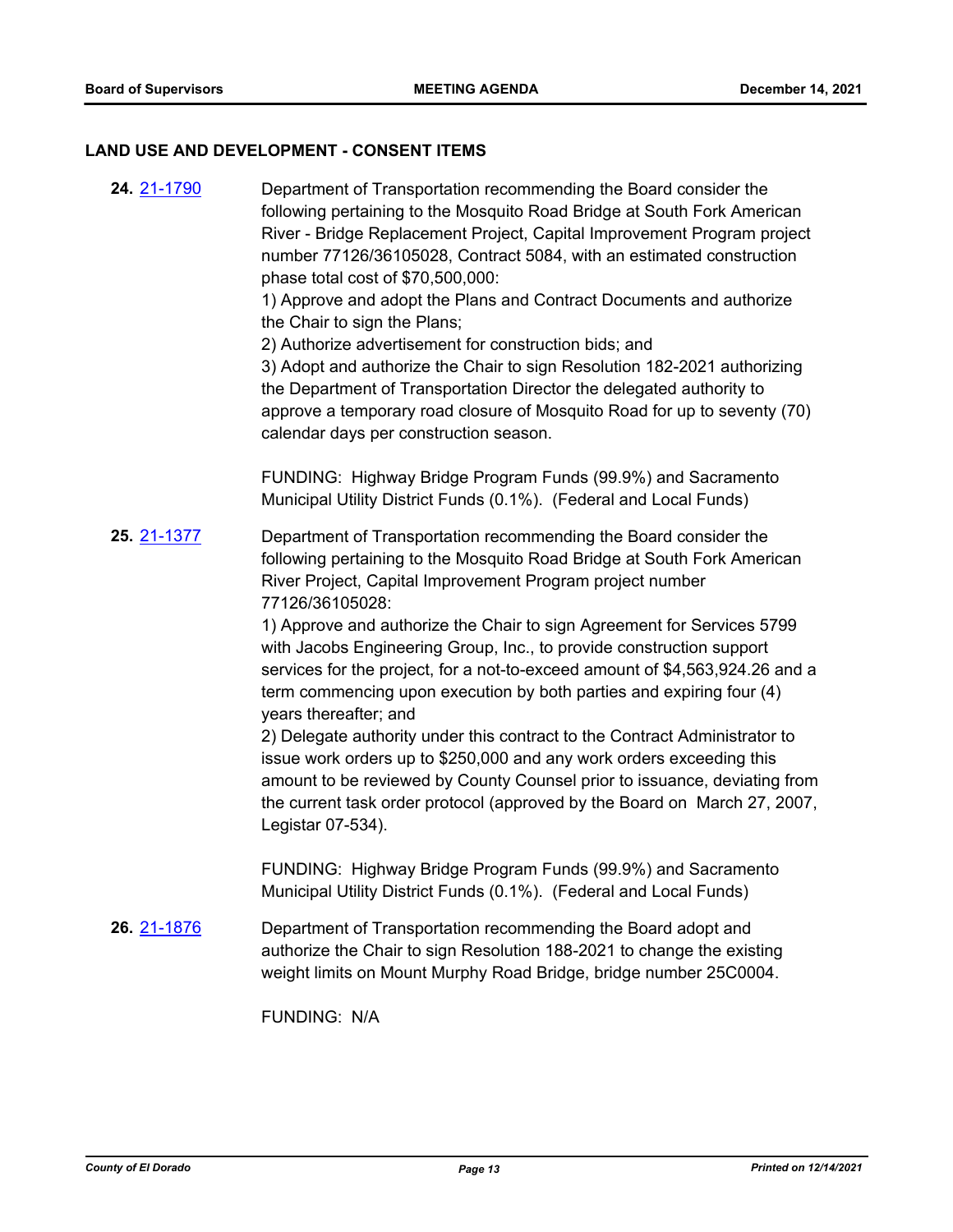| 27. 21-1789 | Department of Transportation recommending the Board adopt and<br>authorize the Chair to sign Resolution 151-2021 authorizing the further<br>extension of the temporary closure of portions of Sienna Ridge Road and<br>North Silver Dove Way (Hawk View Road) east of Bass Lake Road for a<br>period of no more than one hundred twenty (120) additional days past the<br>current end date of December 24, 2021 to April 23, 2022, or until the<br>Director of Transportation determines that the improvements are complete.                                                                                                                                                                                                                                                                                                                                                                                                                                                                                                                                                                                                                                                                                                                                                                                                                                             |
|-------------|--------------------------------------------------------------------------------------------------------------------------------------------------------------------------------------------------------------------------------------------------------------------------------------------------------------------------------------------------------------------------------------------------------------------------------------------------------------------------------------------------------------------------------------------------------------------------------------------------------------------------------------------------------------------------------------------------------------------------------------------------------------------------------------------------------------------------------------------------------------------------------------------------------------------------------------------------------------------------------------------------------------------------------------------------------------------------------------------------------------------------------------------------------------------------------------------------------------------------------------------------------------------------------------------------------------------------------------------------------------------------|
|             | FUNDING: Developer Funded.                                                                                                                                                                                                                                                                                                                                                                                                                                                                                                                                                                                                                                                                                                                                                                                                                                                                                                                                                                                                                                                                                                                                                                                                                                                                                                                                               |
| 28. 21-1749 | Department of Transportation recommending the Board:<br>1) Approve and authorize the Chair to sign the Release and<br>Reimbursement Agreement with Sacramento Municipal Utility District<br>(SMUD); and<br>2) Approve and authorize the Chair to sign the attached budget<br>amendment to increase revenue and appropriations by \$107,855 to reflect<br>funding from SMUD.                                                                                                                                                                                                                                                                                                                                                                                                                                                                                                                                                                                                                                                                                                                                                                                                                                                                                                                                                                                              |
|             | FUNDING: Sacramento Municipal Utility District Funds (100%).                                                                                                                                                                                                                                                                                                                                                                                                                                                                                                                                                                                                                                                                                                                                                                                                                                                                                                                                                                                                                                                                                                                                                                                                                                                                                                             |
| 29. 21-1868 | Department of Transportation, Maintenance and Operations Division, Fleet<br>Services Unit, (Transportation) recommending the Board:<br>1) Remove one 1/2 ton pickup totaling \$45,000 and add one mid-size SUV<br>totaling \$39,400 to the Fiscal Year 2021-22 Fixed Asset list;<br>2) Increase the cost of one mid-size SUV on the Fiscal Year 2021-22<br>Fixed Asset list from \$32,000 to \$39,400;<br>3) Reduce the cost of three mid-size SUVs on the Fiscal Year 2021-22<br>Fixed Asset list from \$40,000 to \$39,400;<br>4) Find the purchase of five (5) replacement vehicles are exempt from<br>competitive bidding in accordance with Purchasing Ordinance 3.12.160,<br>Section D, due to use of State of California competitively-bid Contract<br>$1 - 18 - 23 - 23$ ;<br>5) Authorize the Purchasing Agent to utilize the State of California Contract<br>1-18-23-23 for the acquisition of five (5) fleet replacement vehicles of<br>various categories for the Department of Transportation - Fleet Services<br>Unit; and<br>6) Authorize the Purchasing Agent to sign a purchase order to the awarded<br>State vendor, Freeway Toyota of Hanford, CA. in the amount of<br>\$180,510.00 plus applicable delivery, fees and taxes (estimated at<br>\$15,380.75) for a one time purchase following Board approval.<br>FUNDING: Fleet Internal Service Fund. |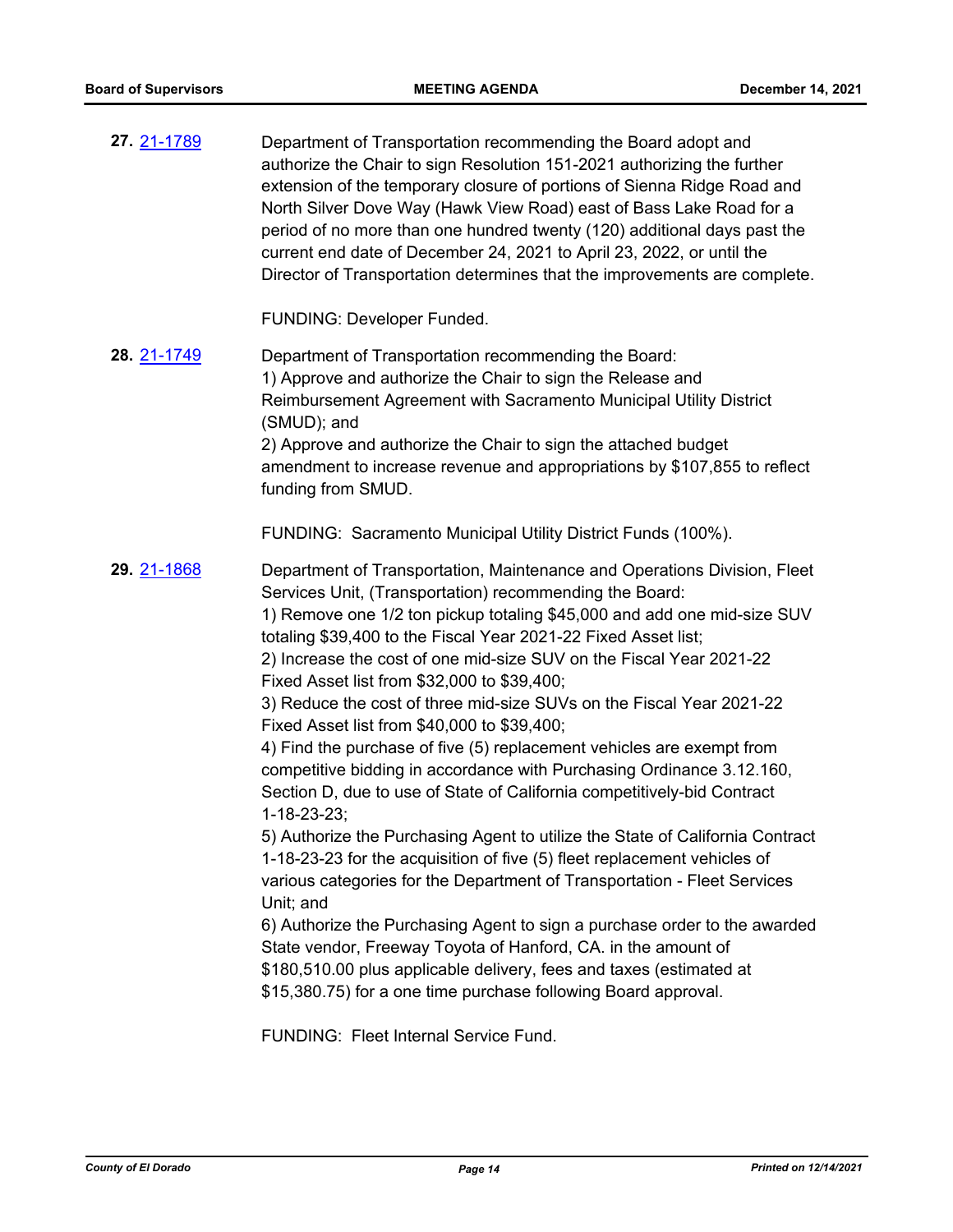Planning and Building Department recommending the Board receive and file the Annual Report for Fiscal Year 2020-21 for the Ecological Preserve Fee and Oak Woodland Conservation Fee Programs in compliance with California Government Code Section 66006. (Cont. 12/7/2021, Item 38) FUNDING: Ecological Preserve Fees and Oak Woodland Conservation Fees. **30.** [21-1231](http://eldorado.legistar.com/gateway.aspx?m=l&id=/matter.aspx?key=30126) Planning and Building Department recommending the Board: 1) Approve and authorize the continuation of four (4) perpetual agreements as detailed in Attachment A: a) Agreement 2709 with Cardknox Development for credit card payment processing; b) Agreement 3535 with El Dorado Community Foundation for the cemeteries charitable fund; c) Agreement 4956 with Downstream Aviation LP dba QTPod LLC for self-serve fueling system at the Placerville Airport; and d) Agreement 4956 with U.S. Bank National Association for processing credit card transactions at the Placerville Airport; and 2) Authorize the Purchasing Agent to establish change orders to add funds to each continued perpetual agreement necessary to process associated payments for Fiscal Year 2021-22. **31.** [21-1259](http://eldorado.legistar.com/gateway.aspx?m=l&id=/matter.aspx?key=30154)

> FUNDING: General Fund, and Public Utility Franchise Fees (Federal, State, and Local Funds).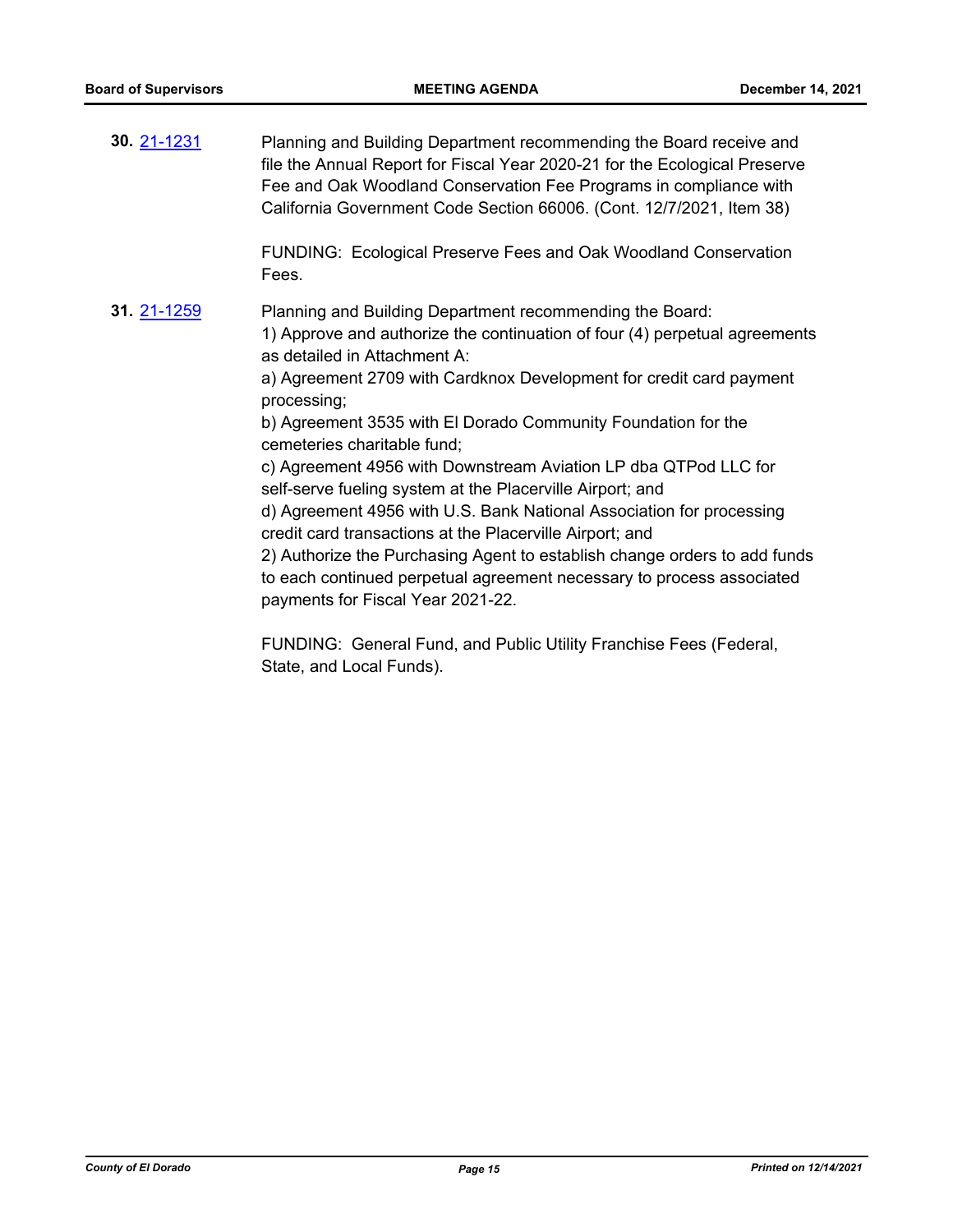#### Planning and Building Department, Planning Division, Long Range Planning Unit, Housing, Community and Economic Development Program, recommending the Board: **32.** [21-1761](http://eldorado.legistar.com/gateway.aspx?m=l&id=/matter.aspx?key=30657)

1) Adopt and authorize the Chair to sign Resolution 183-2021 for the submittal of an application to the State of California for one or more application(s) in the aggregate amount of, not to exceed, \$1,498,000 for Community Development Block Grant (CDBG) activities, pursuant to the CDBG Method of Distribution as described in the State of California 2019-2020 Annual Action Plan August 2020 Second Substantial Amendment, and/or CDBG activities, pursuant to the CDBG Method of Distribution as described in the State of California 2020-2021 Annual Action Plan January 2021 Substantial Amendment to provide up to \$1,498,000 as funding for property acquisition required for affordable multifamily residential development; and

2) If awarded, authorize the Planning and Building Department Director, or designee, contingent upon approval by County Counsel and Risk Management, to execute the grant agreement and subsequent amendments thereto that do not affect the dollar amount or the term and to sign other grant-related documents.

FUNDING: Federal Community Development Block Grant Funds.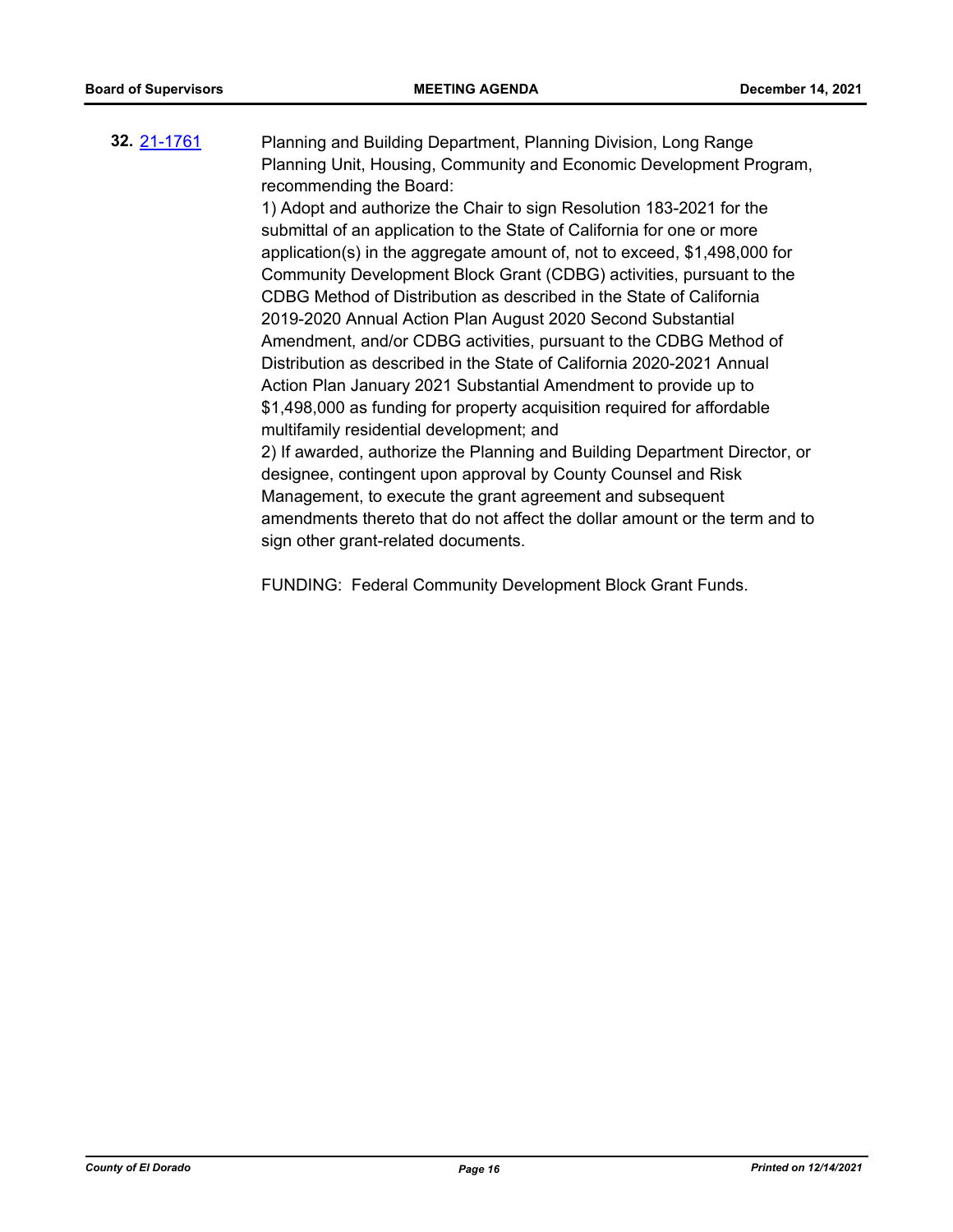Planning and Building Department, Planning Division, Long Range Planning Unit, Housing, Community and Economic Development Program, recommending the Board: **33.** [21-1762](http://eldorado.legistar.com/gateway.aspx?m=l&id=/matter.aspx?key=30658)

> 1) Adopt and authorize the Chair to sign Resolution 184-2021 to authorize the submittal of a 2021 Grant Program application to the State of California Department of Community Development for funding under the Senate Bill 2 Permanent Local Housing Allocation Competitive Component for program funds to administer an eligible activity for El Dorado Senior Village Apartments Phase 1 and the amount of CPLHA funds not to exceed \$2,500,000;

> 2) Adopt and authorize the Chair to sign Resolution 185-2021 to authorize the submittal of a 2021 Grant Program application to the State of California Department of Community Development for funding under the Senate Bill 2 Permanent Local Housing Allocation Competitive Component for program funds to administer an eligible activity for El Dorado Senior Village Apartments Phase 2 and the amount of CPLHA funds not to exceed \$2,500,000; and

> 3) If awarded, authorize the Planning and Building Department Director, or designee, contingent upon approval by County Counsel and Risk Management, to execute the grant agreements and subsequent amendments thereto that do not affect the dollar amount or the term and to sign other grant-related documents.

> FUNDING: State Senate Bill 2 (Chapter 364, Statutes of 2017) Permanent Local Housing Allocation Program Competitive Component from the Building Homes and Jobs Trust Fund.

Planning and Building Department, Tahoe Planning and Stormwater Division, recommending the Board: 1) In accordance with Chapter 3.13, Section 3.13.030 of County Ordinance **34.** [21-1865](http://eldorado.legistar.com/gateway.aspx?m=l&id=/matter.aspx?key=30761)

Code, Contracting Out, find that specialty skills and qualifications not expressly identified in County classifications are required and involved in the performance of the work; and

2) Approve and authorize the Chair to sign Amendment IV to Agreement 214 with the Tahoe Resource Conservation District, increasing the compensation amount by \$19,840 for a total not-to-exceed amount of \$199,673 and extending the term by six (6) months with a new expiration date of June 30, 2022.

FUNDING: General Fund (50%) and Public Utility Franchise Fees (50%).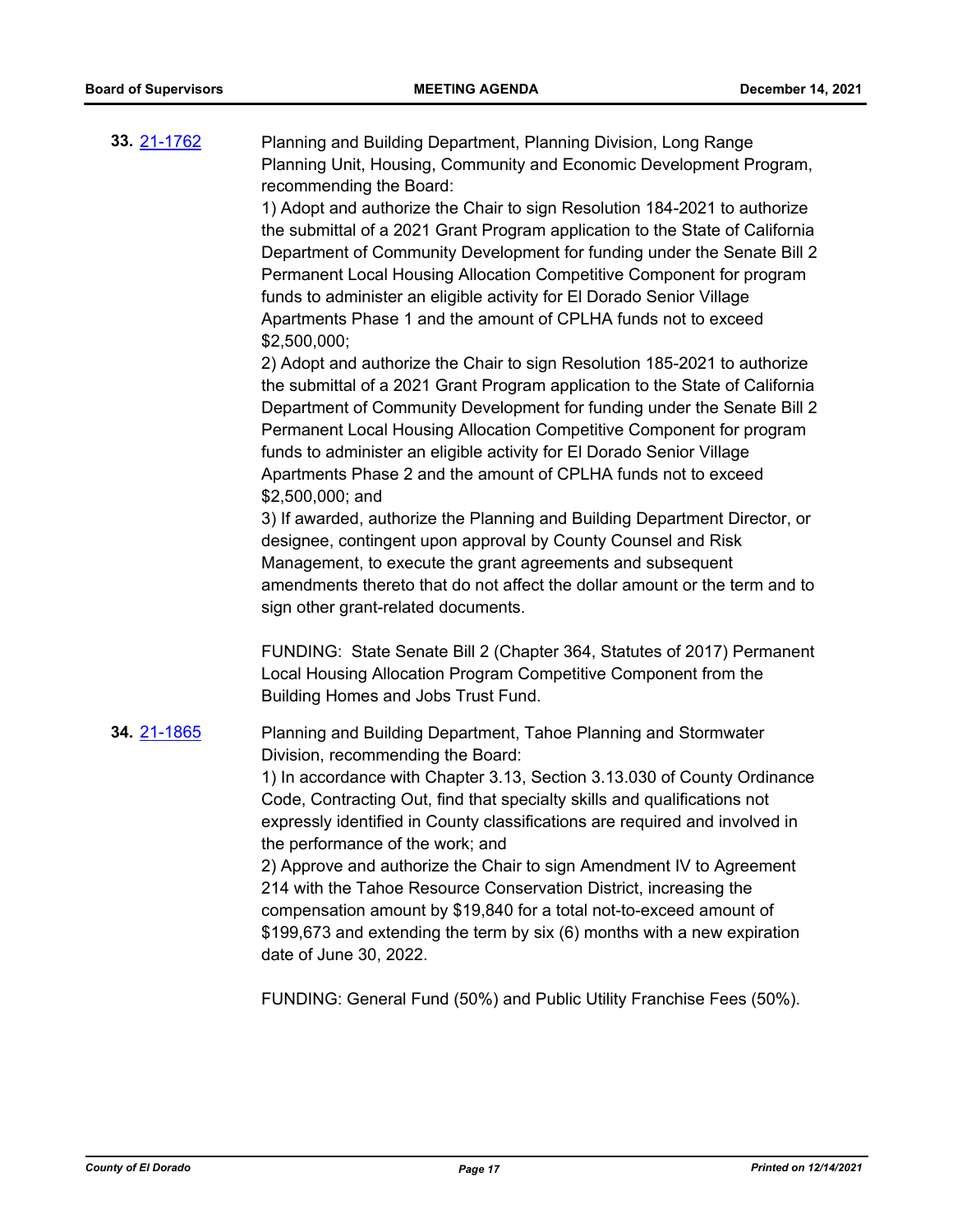Planning and Building Department, Planning Services Division, submitting for approval the Final Map for Bell Ranch, Unit 2, creating a total of 50 residential lots ranging in size from 13,504 square-feet to 27,966 square-feet and five miscellaneous lots on property identified by Assessor's Parcel Number 119-400-064, located on the west side of Covello Circle, approximately 270-feet west of the intersection with Bartella Road, in the El Dorado Hills area (Attachment E, Exhibits A and B), and recommending the Board consider the following: 1) Approve the Final Map (TM-F21-0007) for Bell Ranch, Unit 2 (Attachment E, Exhibit C); and 2) Approve and authorize the Chair to sign the Agreement to Make Subdivision Improvements (Attachment B) (Supervisorial District 2). **35.** [21-1950](http://eldorado.legistar.com/gateway.aspx?m=l&id=/matter.aspx?key=30846)

Funding: Developer-Funded Subdivision Improvements.

Surveyor's Office recommending the Board adopt and authorize the Chair to sign Resolution 180-2021 for Abandonment of Easement 21-0003, to abandon portions of public utility easements on Lot 323 of Waterford Unit 5, recorded in Book G of Subdivisions at Page 133, identified as Assessor's Parcel Number 110-252-001. **36.** [21-1907](http://eldorado.legistar.com/gateway.aspx?m=l&id=/matter.aspx?key=30803)

FUNDING: Application Fees (General Fund).

El Dorado County Surveyor, Registrar of Voters, County Counsel, and the Chief Administrative Office recommending the Board Approve the Final Passage (Second Reading) of Ordinance 5155 amending the Existing Supervisorial District Boundaries to those Shown on the Map entitled "Official Map, Supervisorial District Boundaries, adopted December 2021. (Cont. 12/7/2021, Item 50) **37.** [21-1894](http://eldorado.legistar.com/gateway.aspx?m=l&id=/matter.aspx?key=30790)

FUNDING: N/A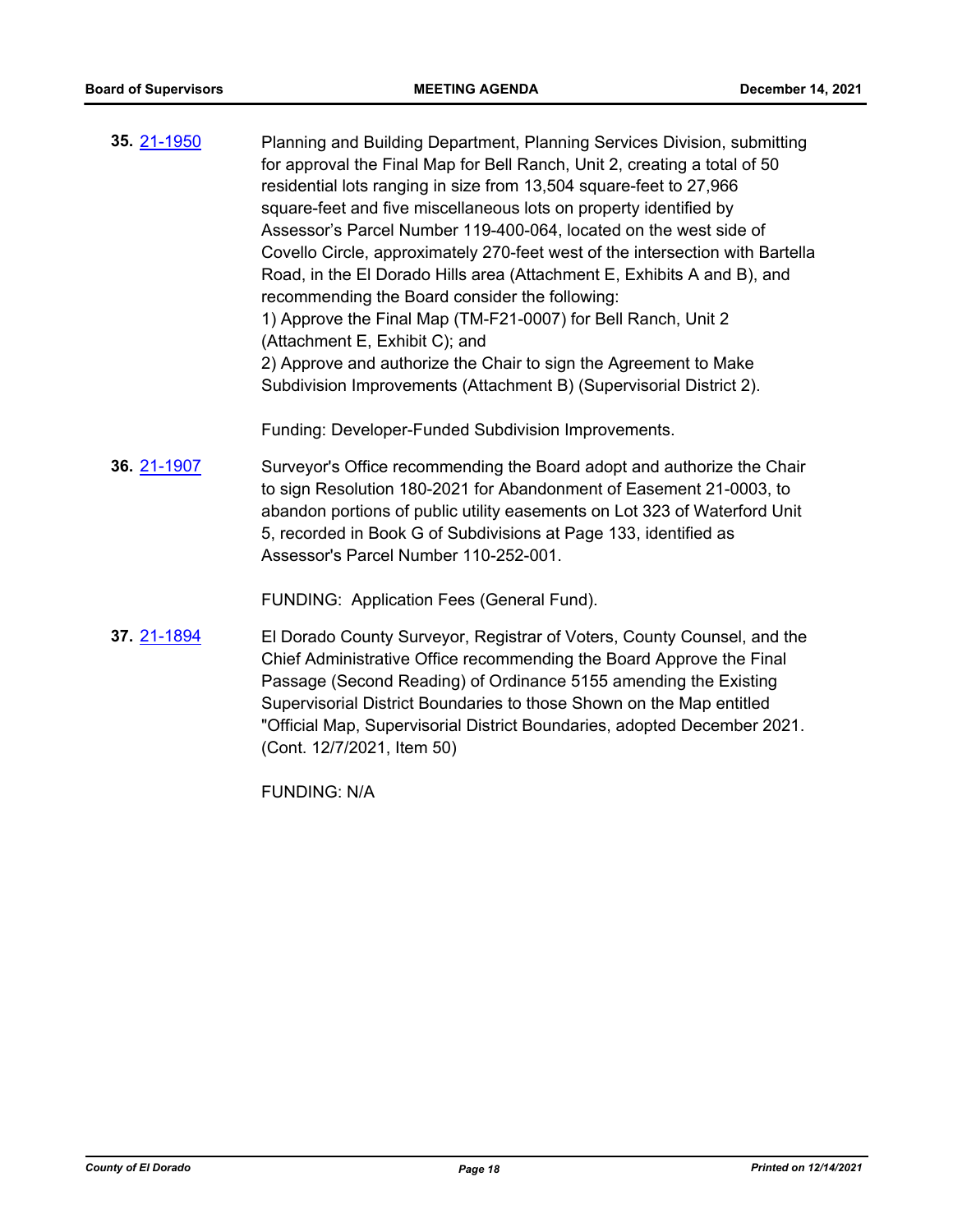#### **LAW AND JUSTICE - CONSENT ITEMS**

District Attorney recommending the Board approve and authorize the Chair to execute Amendment IV to Agreement 3370 with the Center for Violence-Free Relationships increasing compensation by \$76,920 and extending the term an additional 12 months for a total not to exceed of \$340,920 for the entire service period term of July 1, 2018 through December 31, 2022, to provide one full-time Victim Advocate to the grant program. **38.** [21-1693](http://eldorado.legistar.com/gateway.aspx?m=l&id=/matter.aspx?key=30588)

> FUNDING: California Governor's Office of Emergency Services Violence Against Women Act Services\*Training\*Officers\*Prosecutors Formula Grant Program Funds.

District Attorney recommending the Board: 1) Make a finding that Contract 6160 for taser stun guns, related products, and trainings is exempt from competitive bidding per Purchasing Ordinance 3.12.160, Item B: the unique nature of the property and services required precludes competitive bidding; 2) Approve non-standard warranty, limitations and release language, and terms and conditions for Axon Enterprise, Inc. for the purchase of Taser 7 Dynamic Bundle for stun guns, related products, and trainings; and 3) Authorize the Purchasing Agent to issue purchase contract 6160 referencing said terms in the amount of \$71,294.30 for the period of five (5) years from the date of execution. **39.** [21-1661](http://eldorado.legistar.com/gateway.aspx?m=l&id=/matter.aspx?key=30556)

FUNDING: General Fund.

District Attorney recommending the Board approve and authorize the Chair to execute Amendment II to Agreement 5316 with H.O.P.E.: Healthy Outcomes for Personal Enrichment Counseling Center to extend the term from July 1, 2022 through June 30, 2023 and increase the not to exceed by \$160,440 for the new term, making the new NTE \$329,880. **40.** [21-1689](http://eldorado.legistar.com/gateway.aspx?m=l&id=/matter.aspx?key=30584)

> FUNDING: California Governor's Office of Emergency Services Victims of Crime Act Victim Assistant Formula Grant Program funds.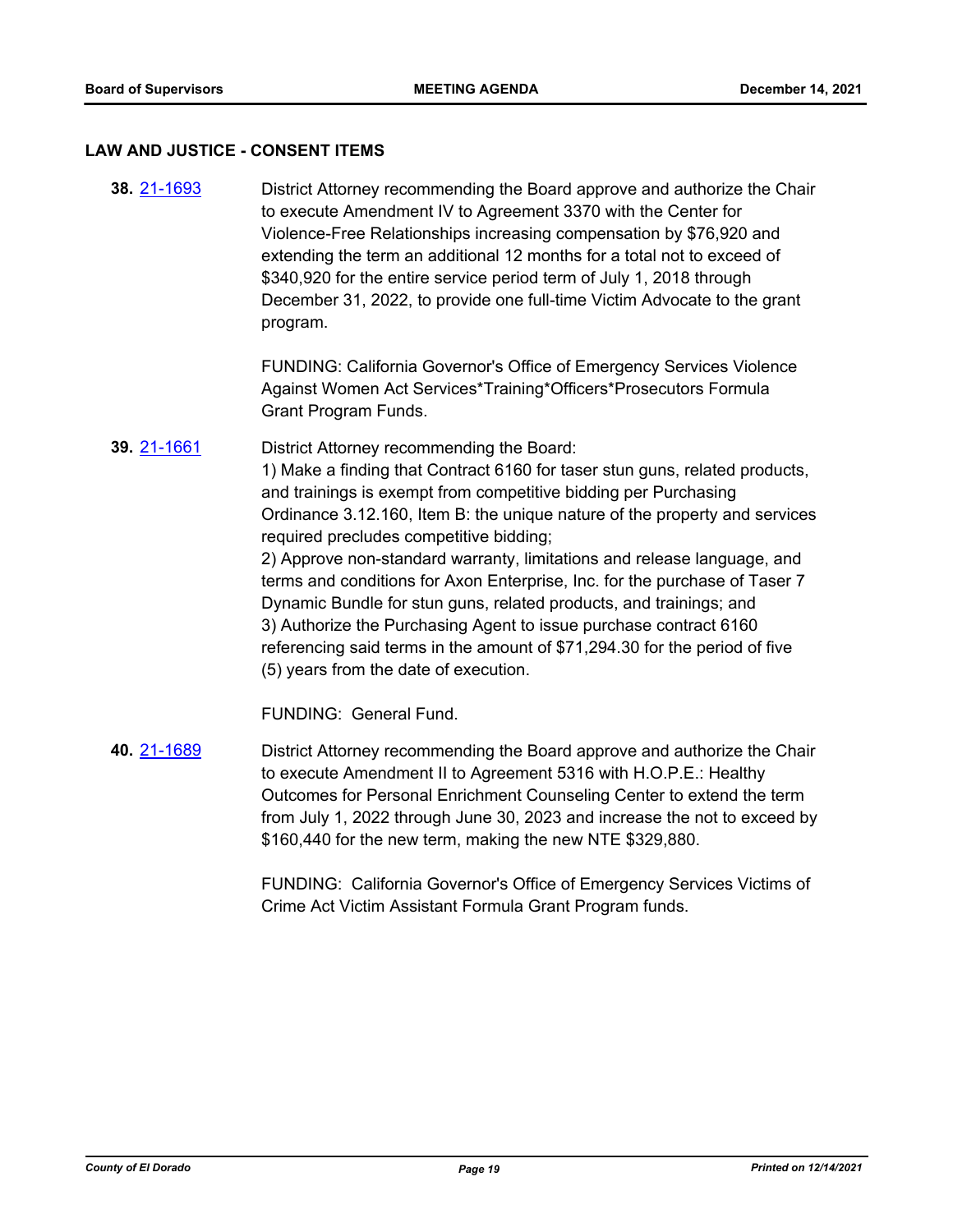# Sheriff's Office recommending the Board: 1) Approve and authorize the Sheriff to participate, apply for and sign the Fiscal Year 2022-23 Boating Safety and Enforcement Financial Aid Contract with the California Department of Parks and Recreation Division of Boating and Waterways in the amount of \$319,546 for the term July 1, 2022, through June 30, 2023 to provide revenue to support boating safety and enforcement activities on the County's rivers and lakes; 2) Approve and authorize the Chair to sign Resolution 190-2021 adopting language pursuant to Harbors and Navigation Code Section 663.7(3) relative to the use of 100% of the annual Boat Taxes in conjunction with the 2022-2023 Boating Safety and Enforcement Financial Aid Contract with the California Department of Parks and Recreation Division of Boating and Waterways for the Sheriff's Office annual Boating Safety and Enforcement Program; 3) Authorize the County Auditor to certify the amount of prior year vessel taxes received by the County; and 4) Authorize the Sheriff or Chief Fiscal Officer of the Sheriff's Office to sign each reimbursement claim. FUNDING: State of California Department of Parks and Recreation Division of Boating and Waterways Boating Safety and Enforcement Financial Aid and County Boat Taxes. **41.** [21-1732](http://eldorado.legistar.com/gateway.aspx?m=l&id=/matter.aspx?key=30627)

El Dorado County Sheriff's Office of Emergency Services recommending the Board find that a state of emergency continues to exist in El Dorado County as a result of the extreme wildland fire known as the Caldor Fire. (Cont. 11/16/2021, Item 33) **42.** [21-1396](http://eldorado.legistar.com/gateway.aspx?m=l&id=/matter.aspx?key=30291)

FUNDING: N/A

# **END CONSENT CALENDAR**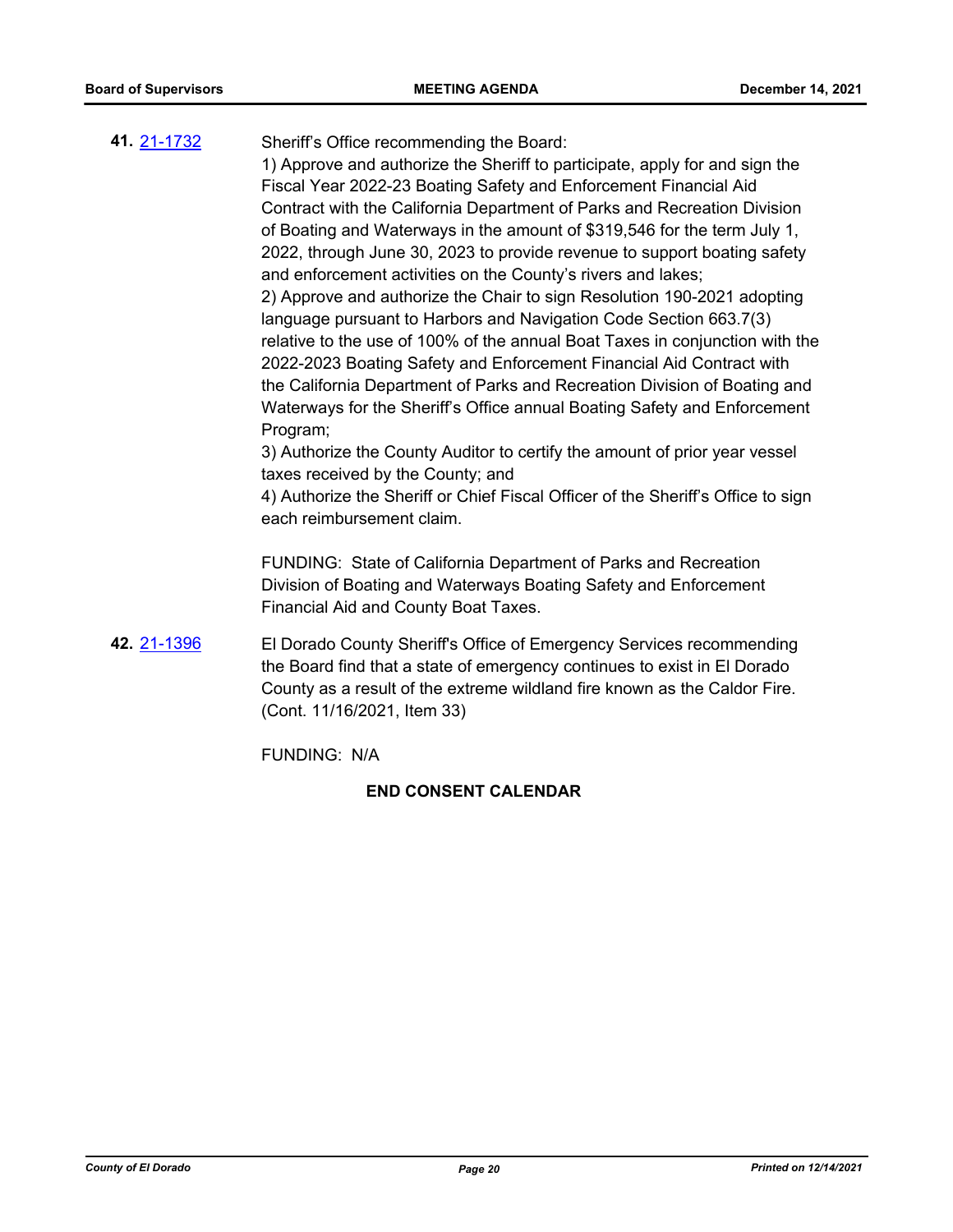# **DEPARTMENT MATTERS (Items in this category may be called at any time)**

| 43. 21-1974 | Human Resources Department recommending the Board:<br>1) Appoint Karen Garner to the position of Director of Planning and<br>Building, effective January 1, 2022, at Step 3 of the salary range<br>(approximate annual salary of \$182,062); and<br>2) Approve returning Christopher Perry, current Interim Director of Planning<br>and Building, to his prior position of Assistant Director of Planning and<br>Building effective January 1, 2022. |
|-------------|------------------------------------------------------------------------------------------------------------------------------------------------------------------------------------------------------------------------------------------------------------------------------------------------------------------------------------------------------------------------------------------------------------------------------------------------------|
|             | <b>FUNDING: N/A</b>                                                                                                                                                                                                                                                                                                                                                                                                                                  |
| 44. 21-1737 | Department of Transportation recommending the Board:<br>1) Receive the second presentation on the Traffic Impact Fee (TIF)<br>Program and how it interacts with the Capital Improvement Program (CIP)<br>and Transportation processes; and<br>2) Provide direction to staff for implementation.                                                                                                                                                      |
|             | FUNDING: Traffic Impact Fee Program, Road Fund.                                                                                                                                                                                                                                                                                                                                                                                                      |
| 45. 21-1926 | Supervisor Hidahl recommending the Board authorize the Chair to sign a<br>Proclamation recognizing all El Dorado County volunteers.                                                                                                                                                                                                                                                                                                                  |
| 46. 21-1887 | Supervisor Hidahl recommending the Board approve and authorize the<br>Chair to sign a Proclamation recognizing December 15, 2021 as Bill of<br>Rights Day in El Dorado County.                                                                                                                                                                                                                                                                       |

# **10:00 A.M. - TIME ALLOCATION (Items will not be heard prior to the time stated)**

Chief Administrative Office recommending the Board: 1) Recognize José Crummett of the Surveyor's Office on his retirement from El Dorado County after more than 31 years of service; and 2) Approve and authorize the Chair to sign a Proclamation recognizing José's dedication to public service and to congratulate him on his retirement. **47.** [21-1964](http://eldorado.legistar.com/gateway.aspx?m=l&id=/matter.aspx?key=30860)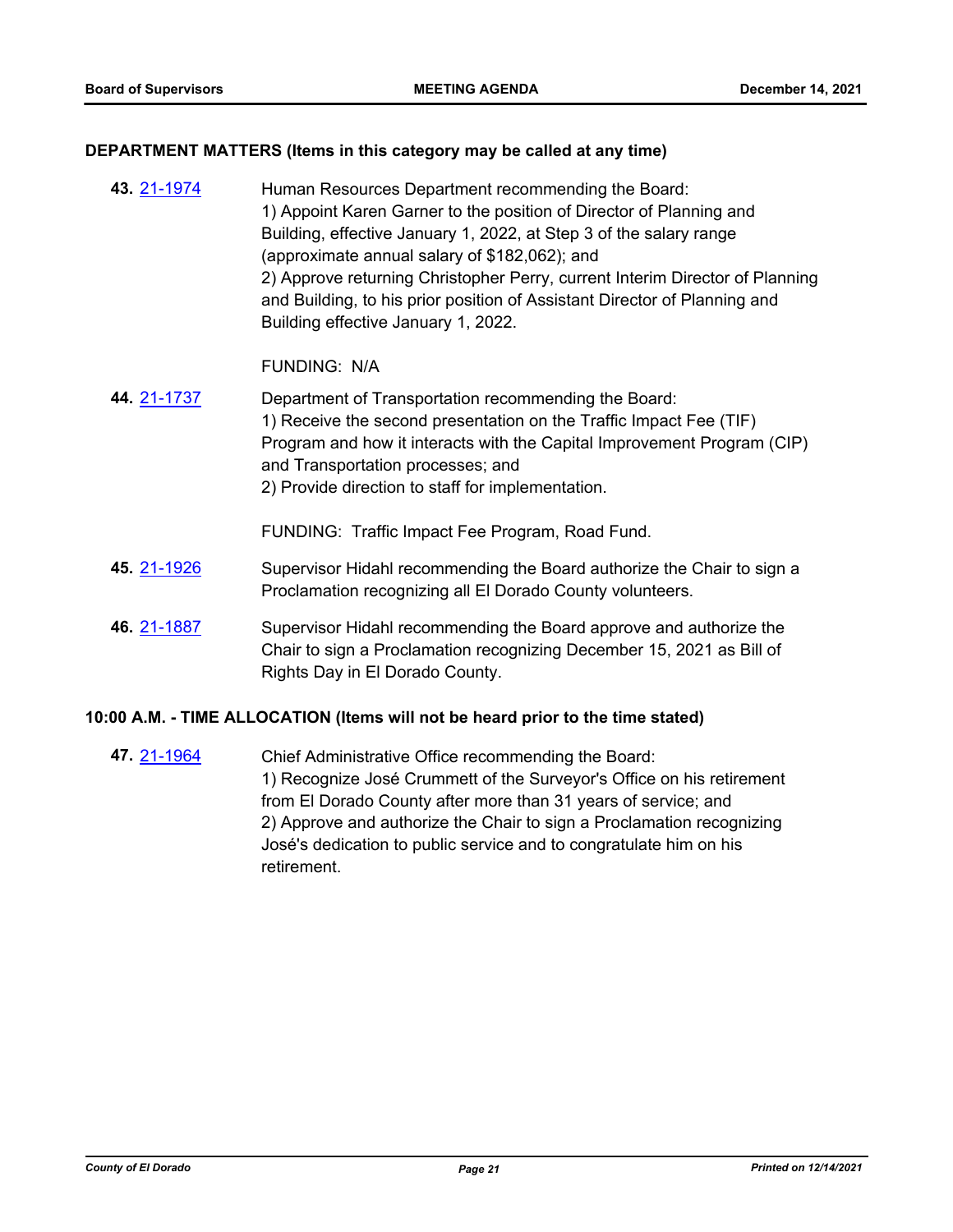HEARING - Environmental Management Department recommending the Board consider the following regarding the solid waste collection rates for South Tahoe Refuse Co., Inc., Areas A and B: 1) Based on the analysis completed by Crowe LLP, find that a 3.77% increase to the existing rates be in accordance with the Interim year rate setting process as outlined in the Solid Waste Rate Setting Policies and Procedures Manual; and 2) Adopt and authorize the Chair to sign Resolution 191-2021 authorizing an increase to the solid waste collection rates for South Tahoe Refuse Co., Inc., Franchise Areas A and B by 3.77% for the 2022 Interim year to be effective January 1, 2022. **48.** [21-1663](http://eldorado.legistar.com/gateway.aspx?m=l&id=/matter.aspx?key=30558)

FUNDING: User Fees / Franchise Fees

HEARING - Planning and Building Department, Long Range Planning Unit, Housing Community and Economic Development Programs, recommending the Board: **49.** [21-1826](http://eldorado.legistar.com/gateway.aspx?m=l&id=/matter.aspx?key=30722)

> 1) Conduct a public hearing to consider adopting and authorizing the Chair to sign Resolution 186-2021 amending the Program Guidelines for the First Time Homebuyer Loan Program to comply with the Home Investment Partnerships (HOME) Program statutes and regulations pursuant to Title II of the Cranston-Gonzalez National Affordable Housing Act of 1990, in federal implementing regulations set forth in Title 24 of the Code of Federal Regulations, Part 92, and in Title 25 of the California Code of Regulations commencing with Section 8200;

2) As part of the public hearing, consider to adopt and authorize the Chair to sign Resolution 187-2021 amending Program Guidelines for the County's Community Development Block Grant First Time Homebuyer Loan Program to comply with the California Department of Housing and Community Development Program requirements under Code of Regulations Section 570.489 (e)(l) [CDBG Final Rule 2012]; 3) Authorize the Chair to execute a letter for submittal to the California Department of Housing and Community Development authorizing the Planning and Building Department Director, or successor, to execute all National Environmental Policy Act documents associated with the Home Investment Partnerships Program Grant activity; and 4) Authorize the Planning and Building Department Director, or successor, to submit Program Guidelines and required documents to the California Department of Housing and Community Development.

FUNDING: Federal Department of Transportation, Housing and Urban Development, Home Investment Partnerships Program, and Community Development Block Grant Program Funds.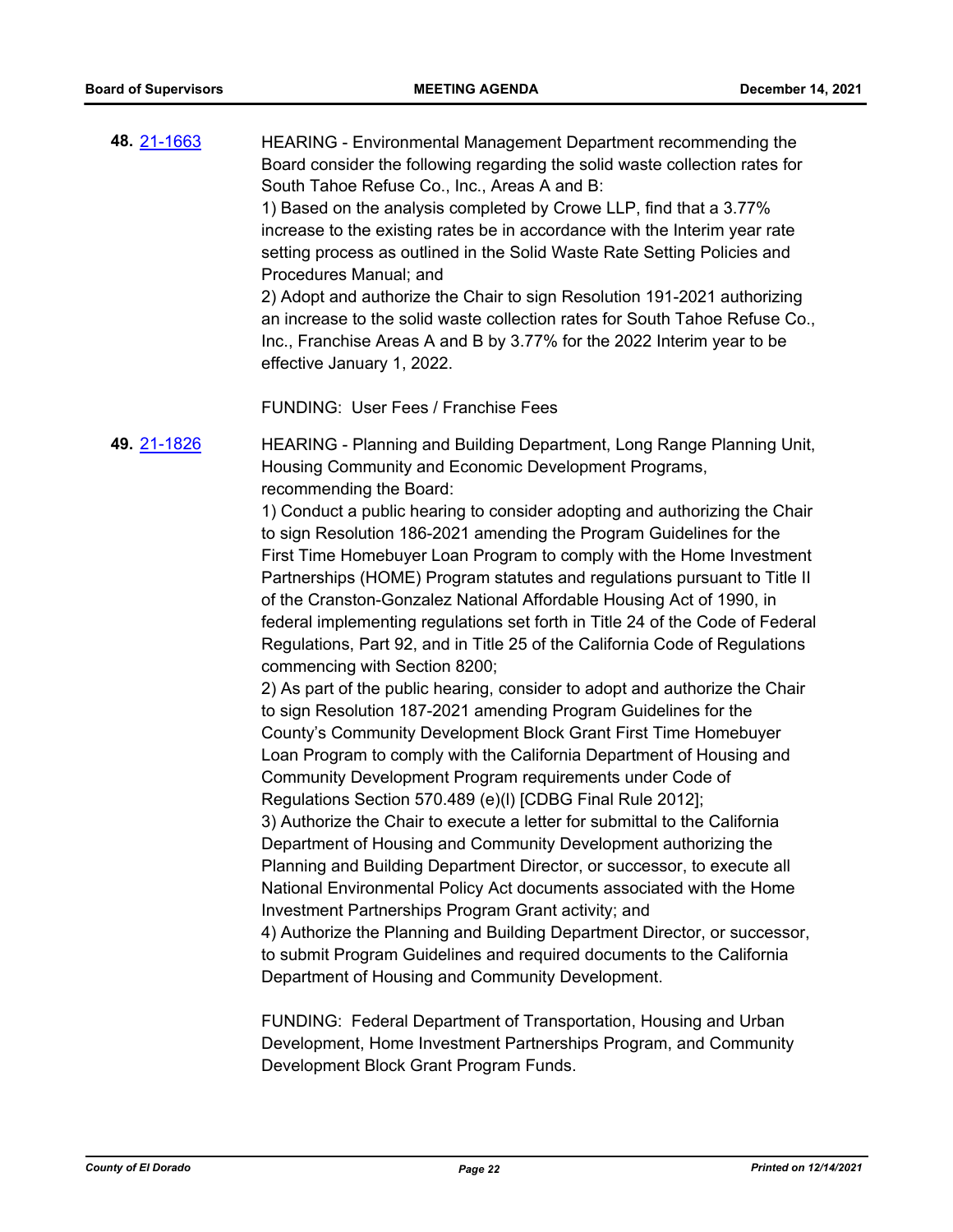# **11:30 A.M. - TIME ALLOCATION (Items will not be heard prior to time stated)**

Supervisor Novasel, on behalf of the Human Rights Commission, recommending the Board receive an update relative to the work being done by the Human Rights Commission. **50.** [21-1792](http://eldorado.legistar.com/gateway.aspx?m=l&id=/matter.aspx?key=30688)

FUNDING: N/A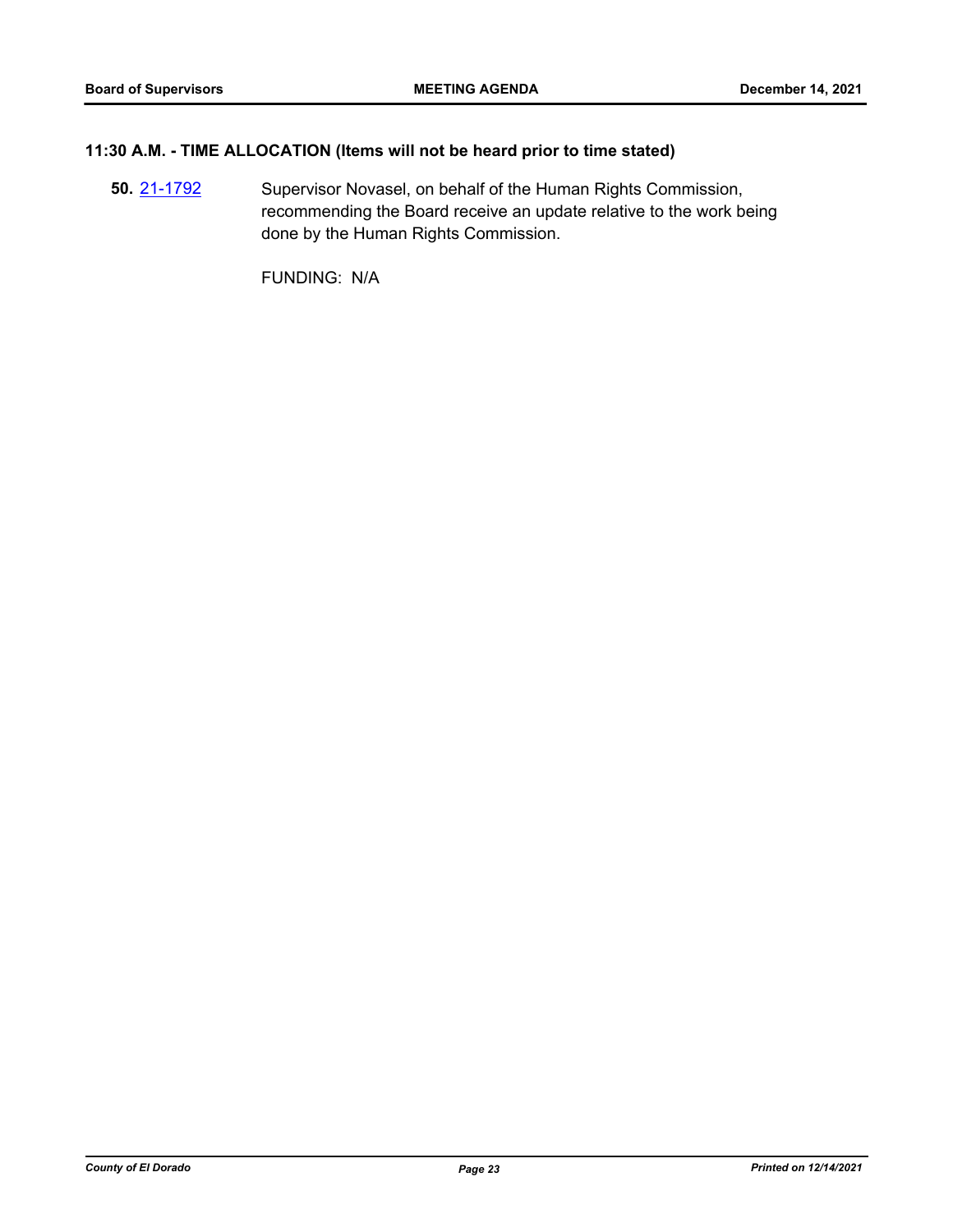# **1:00 P.M. - TIME ALLOCATION (Items will not be heard prior to the time stated)**

# **OPEN FORUM**

Open Forum is an opportunity for members of the public to address the Board of Supervisors on subject matter that is not on their meeting agenda and within their jurisdiction. Public comments during Open Forum are limited to three minutes per person. The total amount of time reserved for Open Forum is 20 Minutes.

# **ITEMS TO/FROM SUPERVISORS (May be called at any time during the meeting)**

# **CAO UPDATE (May be called at any time during the meeting)**

**ADJOURNMENT**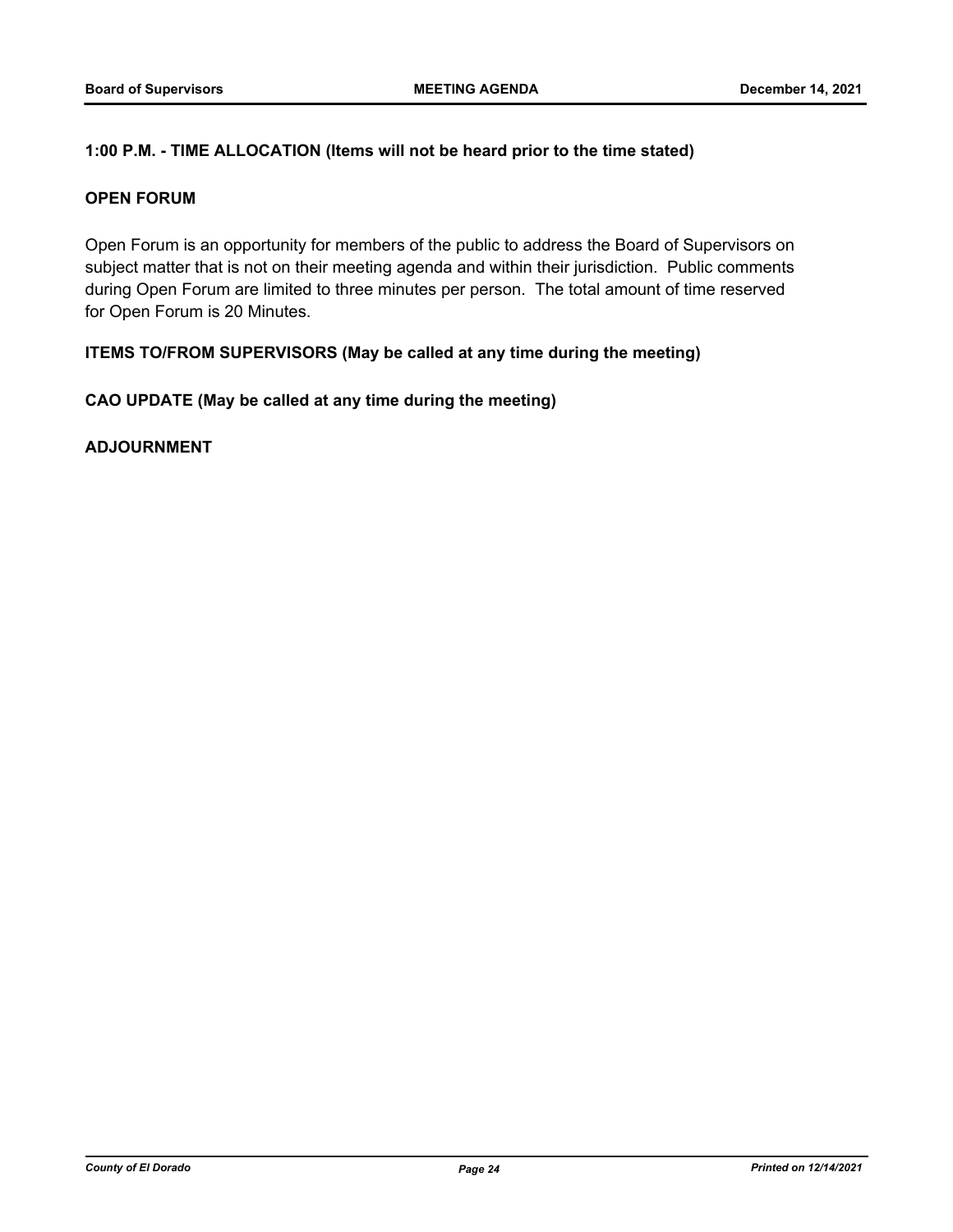### **CLOSED SESSION**

Pursuant to Government Code Section 54957.6 - Conference with Labor Negotiator: County Negotiator: Director of Human Resources and/or designee. Employee organizations: El Dorado County Employees' Association, Local 1, AFSCME Council 57 representing employees in the Supervisory, Professional, and General Bargaining Units; Operating Engineers Local No. 3 representing employees in the Trades & Crafts and Corrections Bargaining Units; El Dorado County Criminal Attorneys' Association representing employees in the Criminal Attorney Unit; El Dorado County Managers' Association representing employees in the Management Unit; Deputy Sheriff's Association representing employees in the Law Enforcement Unit; El Dorado County Probation Officers Association representing employees in the Probation Bargaining Unit; and El Dorado County Law Enforcement Management Association representing employees in the Law Enforcement Sworn Management Unit. (Est. Time: 20 Min.) **51.** [21-1932](http://eldorado.legistar.com/gateway.aspx?m=l&id=/matter.aspx?key=30828)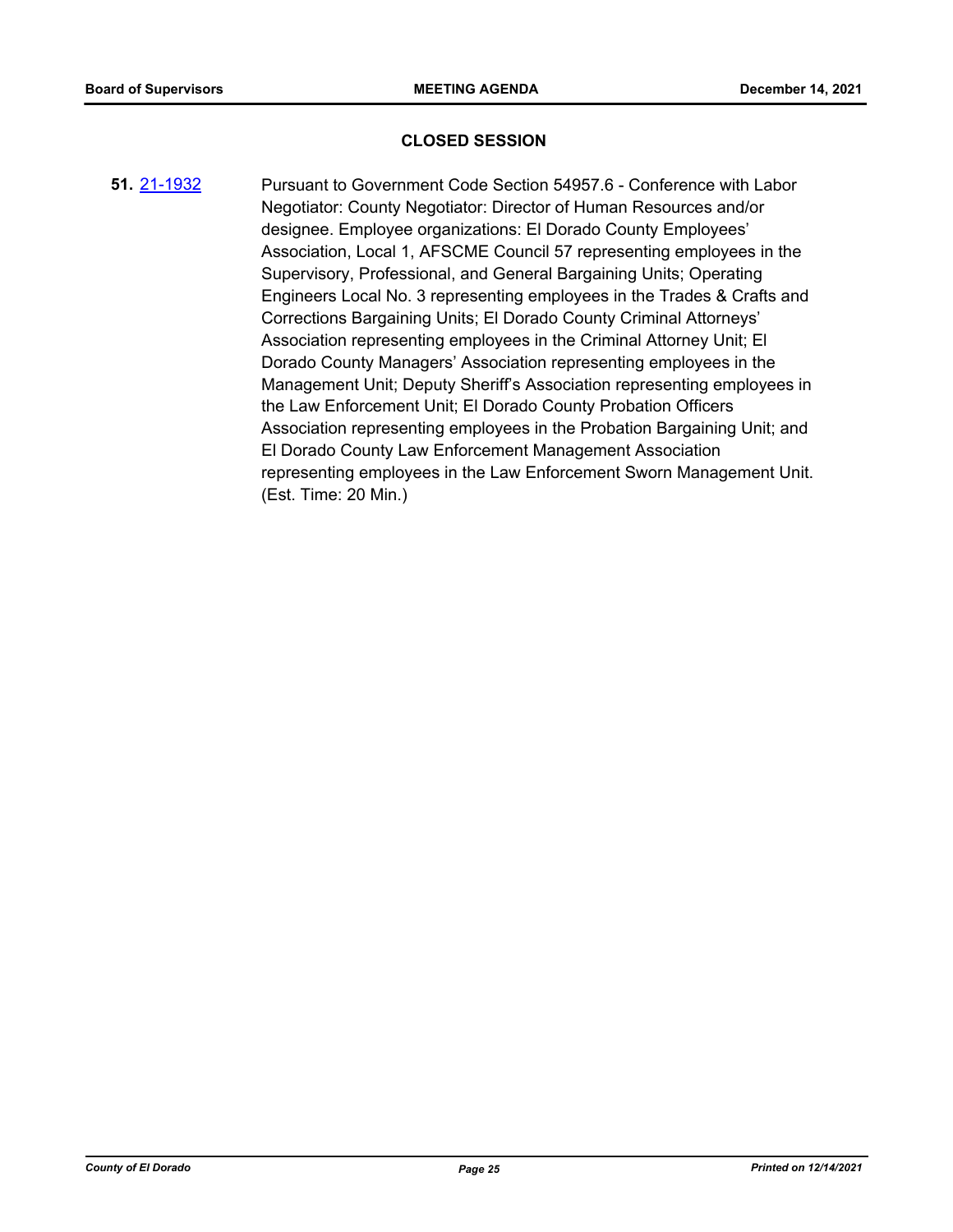On August 19, 2003, the Board adopted the following protocol: It is a requirement that all speakers, County staff and the public, when approaching the podium to make a visual presentation to the Board of Supervisors, must provide the Clerk with the appropriate number of hard copies of the presentation for Board members and the audience.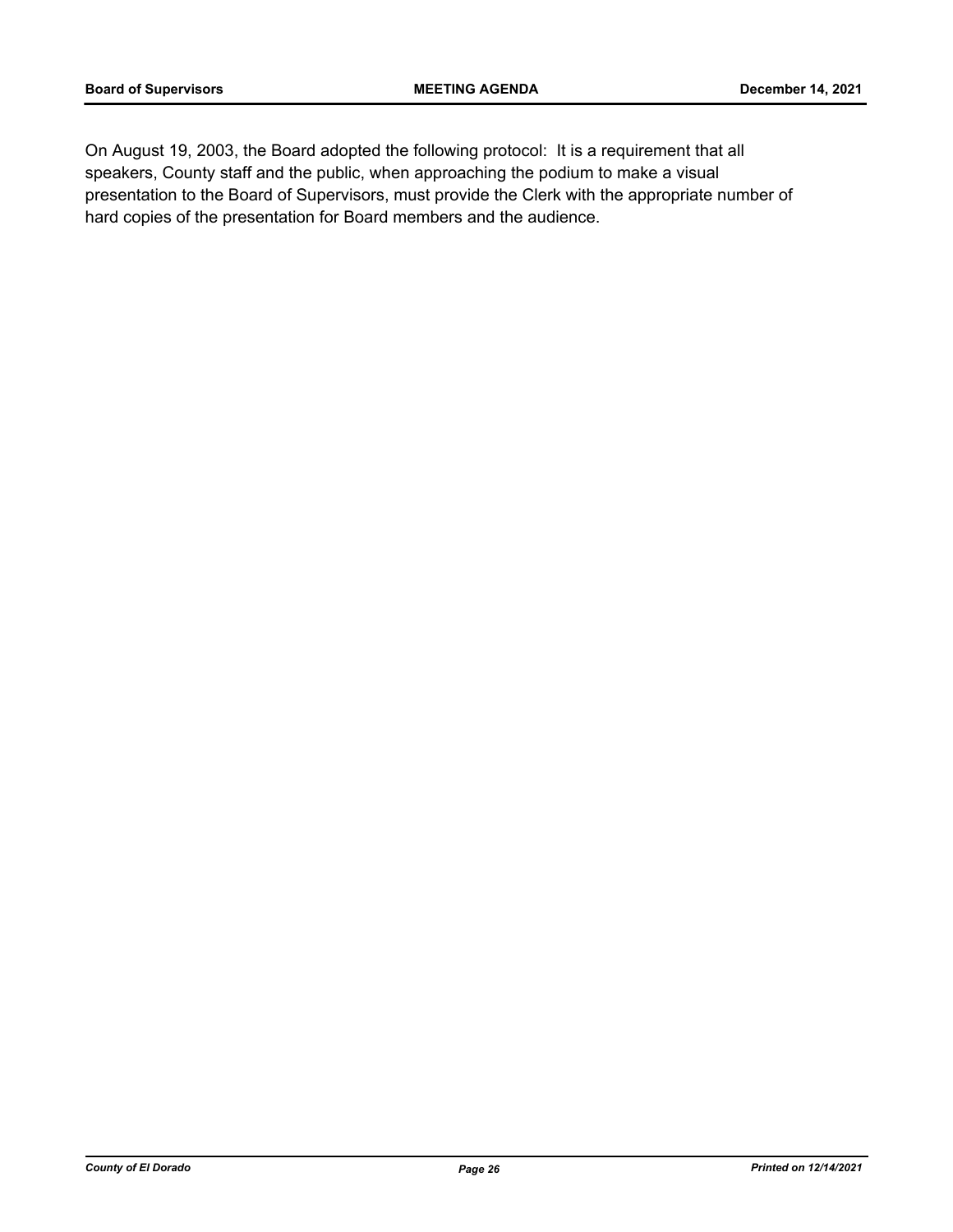# **ADDENDUM**

#### **LAW AND JUSTICE - CONSENT ITEMS**

District Attorney recommending the Board **52.** [21-1867](http://eldorado.legistar.com/gateway.aspx?m=l&id=/matter.aspx?key=30763)

> 1) Authorize the addition of one (1) one-room mini server for the Child Advocacy Center in Placerville and one (1) two-room mini server for the Child Advocacy Center in South Lake Tahoe to the FY 2021-22 budget Fixed Asset list as part of the purchase of CaseCracker recording and sharing hardware and software to upgrade the Child Advocacy Centers; 2) Waive formal bid requirements in accordance with Purchasing Ordinance 3.12.160, exemptions from competitive process, Section D; 3) Authorize the Purchasing Agent to utilize competitively bid General Services Administration contract number GS-35F-0190U with Capture Technologies for the purchase and installation of CaseCracker recording and sharing hardware and software;

4) Authorize the Purchasing Agent to issue a purchase order in the amount of \$16,756.80 for one (1) one-room mini server for the Child Advocacy Center in Placerville and to issue a purchase order in the amount of \$28,006.29 for one (1) two-room mini server for the Child Advocacy Center in South Lake Tahoe, as well as the additional equipment, materials, installation, and training included in the purchase of CaseCracker; and 5) Approve and authorize the Chair to sign a Budget Transfer increasing Fixed Assets and decreasing Salaries and Benefits by \$26,200 in the District Attorney's Fiscal Year 2021-22 budget.

FUNDING: California Office of Emergency Services Child Abuse Treatment Program Grant Funds.